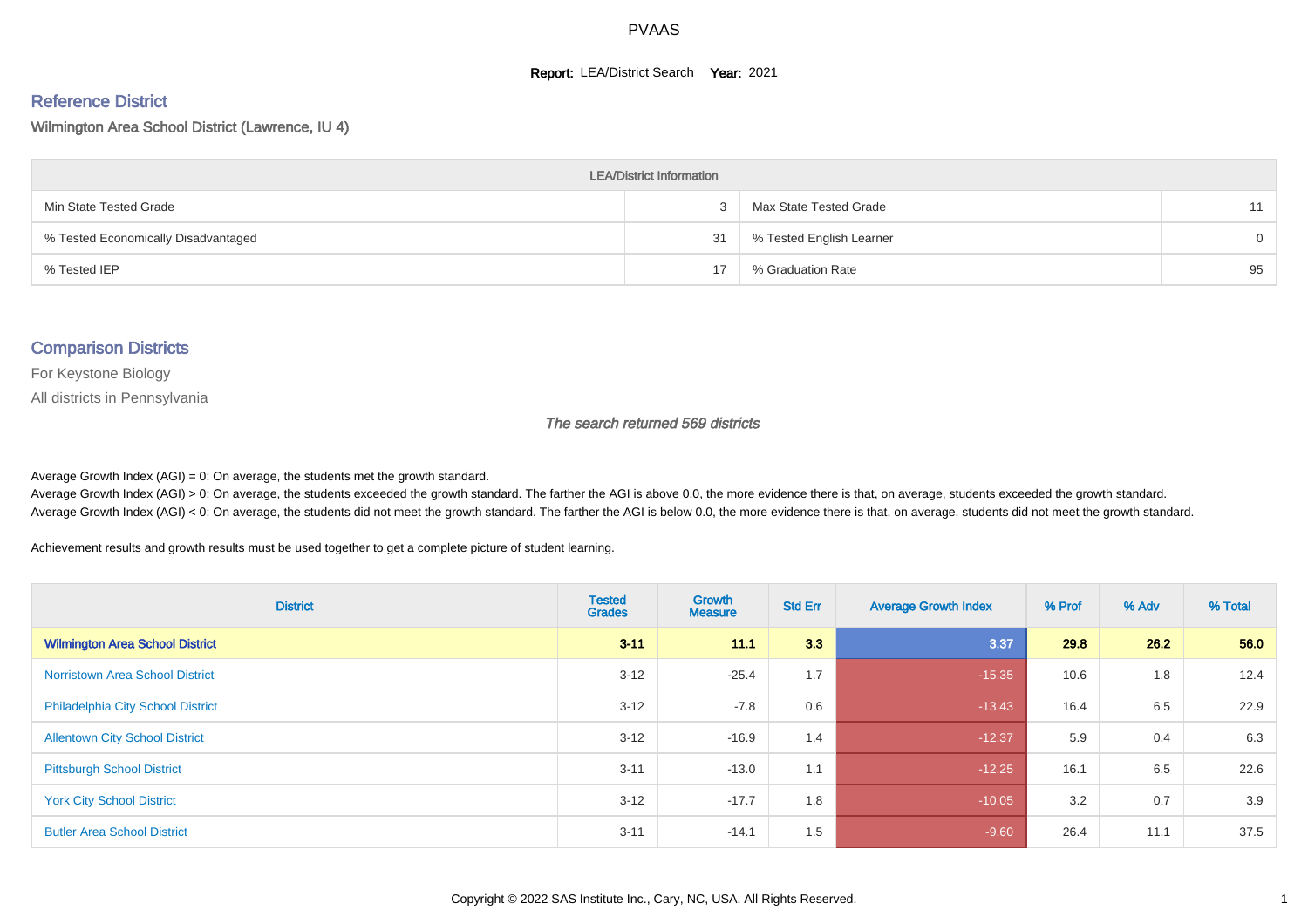| <b>District</b>                                    | <b>Tested</b><br><b>Grades</b> | Growth<br><b>Measure</b> | <b>Std Err</b> | <b>Average Growth Index</b> | % Prof | % Adv   | % Total |
|----------------------------------------------------|--------------------------------|--------------------------|----------------|-----------------------------|--------|---------|---------|
| <b>Wilmington Area School District</b>             | $3 - 11$                       | 11.1                     | 3.3            | 3.37                        | 29.8   | 26.2    | 56.0    |
| <b>Muhlenberg School District</b>                  | $3 - 10$                       | $-17.8$                  | 1.9            | $-9.34$                     | 12.4   | 4.6     | 17.0    |
| <b>North Hills School District</b>                 | $3 - 11$                       | $-15.8$                  | 1.8            | $-8.84$                     | 26.4   | 19.8    | 46.2    |
| <b>Cheltenham School District</b>                  | $3 - 11$                       | $-17.6$                  | 2.0            | $-8.74$                     | 24.4   | 8.3     | 32.6    |
| <b>Williamsport Area School District</b>           | $3 - 11$                       | $-11.7$                  | 1.4            | $-8.29$                     | 18.2   | 10.5    | 28.7    |
| <b>West Side CTC</b>                               | $9 - 10$                       | $-32.0$                  | 3.9            | $-8.16$                     | 5.9    | 0.0     | 5.9     |
| Ambridge Area School District                      | $3 - 12$                       | $-19.4$                  | 2.5            | $-7.64$                     | 23.2   | 5.6     | 28.9    |
| <b>Lancaster School District</b>                   | $3 - 12$                       | $-10.0$                  | 1.4            | $-7.22$                     | 9.0    | 3.9     | 12.8    |
| <b>Greater Latrobe School District</b>             | $3 - 11$                       | $-14.1$                  | 2.0            | $-7.14$                     | 41.0   | 12.6    | 53.6    |
| <b>York Co School Of Technology</b>                | $9 - 12$                       | $-10.9$                  | 1.6            | $-6.79$                     | 22.6   | 4.0     | 26.6    |
| <b>Hempfield Area School District</b>              | $3 - 12$                       | $-10.2$                  | 1.6            | $-6.37$                     | 28.1   | 19.2    | 47.3    |
| <b>Kennett Consolidated School District</b>        | $3 - 11$                       | $-10.4$                  | 1.7            | $-6.27$                     | 28.7   | 14.0    | 42.7    |
| <b>Big Beaver Falls Area School District</b>       | $3 - 11$                       | $-17.9$                  | 2.8            | $-6.27$                     | 9.4    | 2.8     | 12.2    |
| <b>New Castle Area School District</b>             | $3-12$                         | $-13.6$                  | 2.3            | $-5.99$                     | 17.6   | 2.0     | 19.5    |
| <b>Coatesville Area School District</b>            | $3 - 11$                       | $-9.5$                   | 1.6            | $-5.81$                     | 12.8   | 3.3     | 16.2    |
| <b>Central Cambria School District</b>             | $3 - 11$                       | $-12.7$                  | 2.3            | $-5.61$                     | 19.4   | 7.4     | 26.9    |
| <b>Aliquippa School District</b>                   | $3 - 11$                       | $-20.0$                  | 3.6            | $-5.54$                     | 1.7    | 0.0     | 1.7     |
| <b>Frazier School District</b>                     | $3 - 11$                       | $-18.9$                  | 3.4            | $-5.49$                     | 18.3   | 1.4     | 19.7    |
| <b>Lincoln Park Performing Arts Charter School</b> | $7 - 11$                       | $-14.9$                  | 2.7            | $-5.45$                     | 39.3   | 8.9     | 48.2    |
| <b>Washington School District</b>                  | $3 - 11$                       | $-15.9$                  | 2.9            | $-5.44$                     | 12.9   | 1.7     | 14.7    |
| Philadelphia Academy Charter School                | $3 - 11$                       | $-14.7$                  | 2.7            | $-5.42$                     | 21.6   | $3.9\,$ | 25.5    |
| <b>Bristol Township School District</b>            | $3 - 11$                       | $-7.4$                   | 1.4            | $-5.32$                     | 13.8   | 4.6     | 18.4    |
| <b>Wilkes-Barre Area School District</b>           | $3 - 11$                       | $-12.4$                  | 2.4            | $-5.18$                     | 14.2   | 3.7     | 17.9    |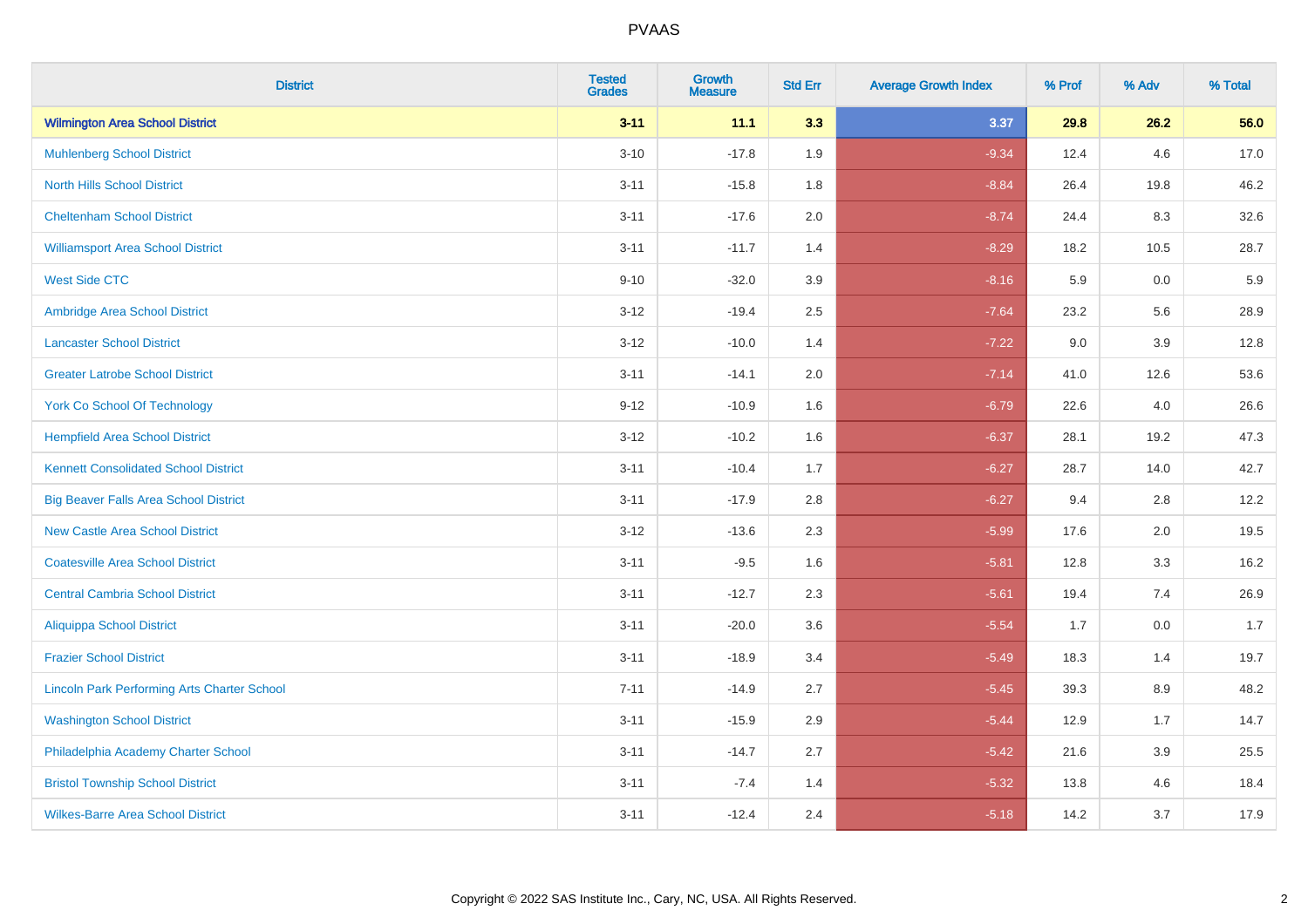| <b>District</b>                                   | <b>Tested</b><br><b>Grades</b> | <b>Growth</b><br><b>Measure</b> | <b>Std Err</b> | <b>Average Growth Index</b> | % Prof | % Adv   | % Total  |
|---------------------------------------------------|--------------------------------|---------------------------------|----------------|-----------------------------|--------|---------|----------|
| <b>Wilmington Area School District</b>            | $3 - 11$                       | 11.1                            | 3.3            | 3.37                        | 29.8   | 26.2    | 56.0     |
| <b>East Lycoming School District</b>              | $3 - 11$                       | $-10.9$                         | 2.1            | $-5.08$                     | 22.5   | 8.2     | $30.8\,$ |
| Meyersdale Area School District                   | $3 - 11$                       | $-16.1$                         | 3.3            | $-4.94$                     | 20.3   | 5.8     | 26.1     |
| <b>Trinity Area School District</b>               | $3 - 11$                       | $-8.7$                          | 1.8            | $-4.87$                     | 20.9   | 9.8     | 30.8     |
| <b>Executive Education Academy Charter School</b> | $3 - 10$                       | $-14.6$                         | 3.0            | $-4.81$                     | 8.5    | 1.2     | 9.8      |
| <b>Chartiers-Houston School District</b>          | $3 - 10$                       | $-16.5$                         | 3.5            | $-4.79$                     | 26.3   | 6.6     | 32.9     |
| <b>West Mifflin Area School District</b>          | $3 - 12$                       | $-11.9$                         | 2.5            | $-4.77$                     | 15.9   | 4.0     | 19.9     |
| Lehigh Valley Charter High School For The Arts    | $9 - 10$                       | $-11.8$                         | 2.5            | $-4.76$                     | 28.9   | 5.7     | 34.6     |
| <b>Girard School District</b>                     | $3 - 11$                       | $-12.3$                         | 2.6            | $-4.76$                     | 29.7   | 18.9    | 48.6     |
| <b>Neshannock Township School District</b>        | $3 - 10$                       | $-12.5$                         | 2.7            | $-4.73$                     | 29.0   | 13.0    | 42.0     |
| <b>Fannett-Metal School District</b>              | $3 - 11$                       | $-22.3$                         | 4.8            | $-4.65$                     | 16.4   | 6.6     | 23.0     |
| <b>Derry Area School District</b>                 | $3 - 11$                       | $-11.8$                         | 2.6            | $-4.53$                     | 34.8   | 6.1     | 40.9     |
| <b>Northwestern School District</b>               | $3 - 11$                       | $-14.6$                         | 3.2            | $-4.51$                     | 32.5   | 13.7    | 46.2     |
| <b>Dunmore School District</b>                    | $3 - 11$                       | $-12.2$                         | 2.7            | $-4.51$                     | 15.0   | 5.3     | 20.4     |
| <b>Hanover Public School District</b>             | $3 - 11$                       | $-12.4$                         | 2.7            | $-4.50$                     | 22.7   | 6.2     | 28.9     |
| Jim Thorpe Area School District                   | $3 - 11$                       | $-10.9$                         | 2.4            | $-4.48$                     | 19.5   | $6.0\,$ | 25.5     |
| <b>Greenville Area School District</b>            | $3 - 11$                       | $-13.2$                         | 3.0            | $-4.45$                     | 32.1   | 4.6     | 36.7     |
| <b>Chambersburg Area School District</b>          | $3 - 11$                       | $-5.6$                          | 1.3            | $-4.42$                     | 24.2   | 15.2    | 39.4     |
| <b>General Mclane School District</b>             | $3 - 11$                       | $-10.7$                         | 2.4            | $-4.40$                     | 34.0   | 15.6    | 49.6     |
| <b>Big Spring School District</b>                 | $3 - 11$                       | $-9.8$                          | 2.3            | $-4.32$                     | 23.6   | 12.9    | 36.5     |
| <b>Interboro School District</b>                  | $3 - 12$                       | $-8.4$                          | 2.0            | $-4.27$                     | 27.6   | 6.4     | 34.1     |
| <b>Central Dauphin School District</b>            | $3 - 11$                       | $-5.2$                          | 1.2            | $-4.24$                     | 29.3   | 8.7     | 38.0     |
| <b>Chartiers Valley School District</b>           | $3 - 11$                       | $-9.1$                          | 2.1            | $-4.23$                     | 20.7   | 17.4    | 38.0     |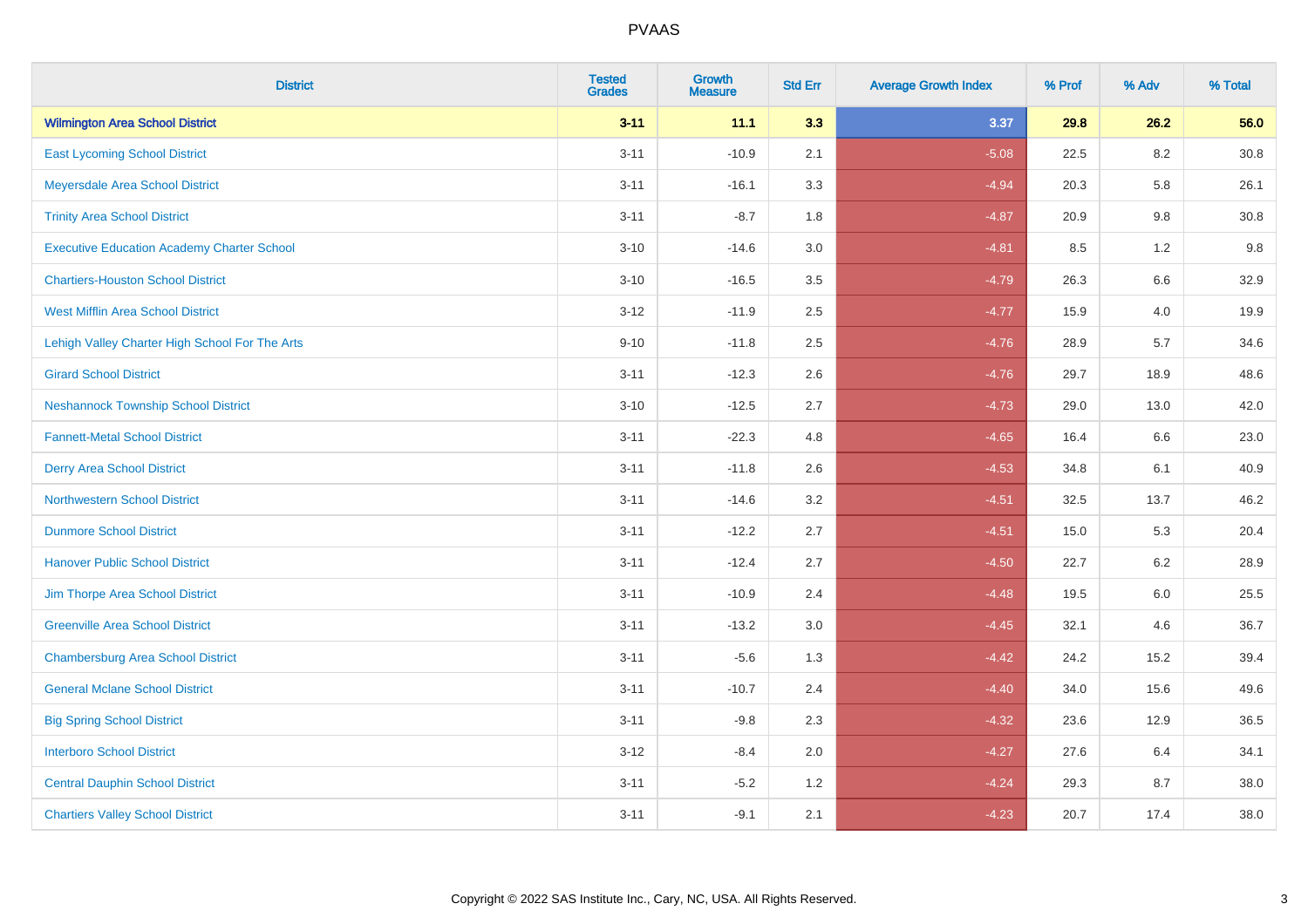| <b>District</b>                               | <b>Tested</b><br><b>Grades</b> | <b>Growth</b><br><b>Measure</b> | <b>Std Err</b> | <b>Average Growth Index</b> | % Prof | % Adv   | % Total |
|-----------------------------------------------|--------------------------------|---------------------------------|----------------|-----------------------------|--------|---------|---------|
| <b>Wilmington Area School District</b>        | $3 - 11$                       | 11.1                            | 3.3            | 3.37                        | 29.8   | 26.2    | 56.0    |
| <b>Central Fulton School District</b>         | $3 - 11$                       | $-13.3$                         | 3.2            | $-4.20$                     | 18.1   | 9.7     | 27.8    |
| <b>Williamsburg Community School District</b> | $3 - 11$                       | $-16.9$                         | 4.1            | $-4.14$                     | 22.4   | 0.0     | 22.4    |
| <b>Panther Valley School District</b>         | $3 - 12$                       | $-13.3$                         | 3.2            | $-4.10$                     | 31.5   | 4.1     | 35.6    |
| <b>Moniteau School District</b>               | $3 - 11$                       | $-11.8$                         | 2.9            | $-4.07$                     | 22.6   | $5.0\,$ | 27.6    |
| <b>Mid Valley School District</b>             | $3 - 10$                       | $-11.1$                         | 2.7            | $-4.07$                     | 28.3   | 8.1     | 36.4    |
| <b>Mcguffey School District</b>               | $3 - 11$                       | $-12.1$                         | 3.0            | $-4.06$                     | 12.8   | 5.9     | 18.6    |
| <b>Southmoreland School District</b>          | $3 - 11$                       | $-12.5$                         | 3.1            | $-4.04$                     | 33.3   | 15.5    | 48.8    |
| <b>Milton Area School District</b>            | $3 - 11$                       | $-10.1$                         | 2.5            | $-4.04$                     | 23.0   | 11.3    | 34.2    |
| <b>Scranton School District</b>               | $3 - 12$                       | $-10.1$                         | $2.5\,$        | $-4.04$                     | 20.0   | 7.7     | 27.7    |
| <b>Deer Lakes School District</b>             | $3 - 11$                       | $-10.0$                         | 2.5            | $-4.02$                     | 27.7   | 9.9     | 37.6    |
| <b>Ellwood City Area School District</b>      | $3 - 11$                       | $-12.5$                         | 3.1            | $-4.00$                     | 26.7   | 8.7     | 35.4    |
| <b>Plum Borough School District</b>           | $3 - 11$                       | $-9.4$                          | 2.4            | $-3.98$                     | 32.9   | 27.4    | 60.4    |
| <b>Windber Area School District</b>           | $3 - 11$                       | $-11.9$                         | 3.0            | $-3.94$                     | 41.0   | 10.3    | 51.3    |
| <b>Tussey Mountain School District</b>        | $3 - 12$                       | $-13.0$                         | 3.3            | $-3.93$                     | 11.1   | 3.2     | 14.3    |
| <b>Bethlehem Area School District</b>         | $3 - 11$                       | $-4.5$                          | 1.1            | $-3.91$                     | 20.4   | 11.3    | 31.7    |
| <b>Tacony Academy Charter School</b>          | $3 - 11$                       | $-12.9$                         | 3.3            | $-3.90$                     | 8.6    | 1.4     | 10.0    |
| <b>Grove City Area School District</b>        | $3 - 12$                       | $-8.8$                          | 2.3            | $-3.89$                     | 25.6   | 16.4    | 42.0    |
| <b>Pittston Area School District</b>          | $3 - 11$                       | $-8.2$                          | 2.2            | $-3.75$                     | 26.7   | 14.8    | 41.5    |
| <b>Mohawk Area School District</b>            | $3 - 11$                       | $-10.5$                         | 2.8            | $-3.75$                     | 35.1   | 10.6    | 45.7    |
| Jefferson County-Dubois AVTS                  | $9 - 11$                       | $-11.7$                         | 3.1            | $-3.72$                     | 17.6   | 2.8     | 20.4    |
| <b>Shade-Central City School District</b>     | $3 - 11$                       | $-14.6$                         | 4.0            | $-3.68$                     | 9.6    | $0.0\,$ | 9.6     |
| <b>Old Forge School District</b>              | $3 - 12$                       | $-11.3$                         | 3.1            | $-3.62$                     | 28.6   | 13.2    | 41.8    |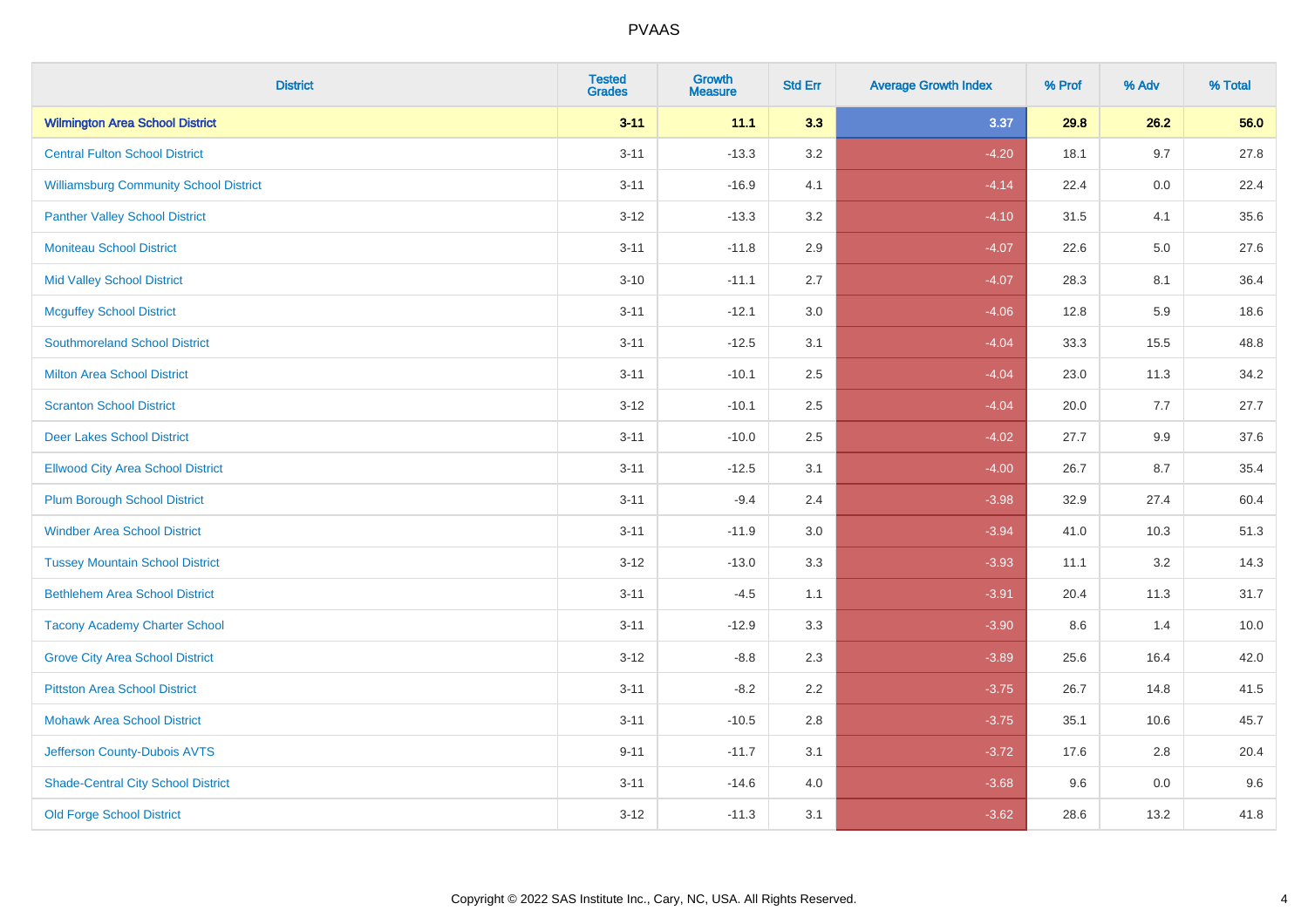| <b>District</b>                           | <b>Tested</b><br><b>Grades</b> | <b>Growth</b><br><b>Measure</b> | <b>Std Err</b> | <b>Average Growth Index</b> | % Prof | % Adv | % Total |
|-------------------------------------------|--------------------------------|---------------------------------|----------------|-----------------------------|--------|-------|---------|
| <b>Wilmington Area School District</b>    | $3 - 11$                       | 11.1                            | 3.3            | 3.37                        | 29.8   | 26.2  | 56.0    |
| <b>West York Area School District</b>     | $3 - 12$                       | $-9.8$                          | 2.7            | $-3.57$                     | 21.9   | 10.9  | 32.8    |
| Morrisville Borough School District       | $3 - 11$                       | $-13.1$                         | 3.7            | $-3.52$                     | 4.9    | 1.6   | 6.6     |
| Mechanicsburg Area School District        | $3 - 11$                       | $-5.7$                          | 1.6            | $-3.48$                     | 35.1   | 16.0  | 51.2    |
| <b>South Park School District</b>         | $3 - 11$                       | $-8.8$                          | 2.5            | $-3.46$                     | 28.1   | 17.0  | 45.2    |
| <b>Burgettstown Area School District</b>  | $3 - 11$                       | $-11.2$                         | 3.2            | $-3.46$                     | 16.0   | 2.7   | 18.7    |
| <b>Ligonier Valley School District</b>    | $3 - 11$                       | $-10.8$                         | 3.1            | $-3.43$                     | 34.1   | 5.8   | 39.9    |
| <b>Shikellamy School District</b>         | $3 - 10$                       | $-8.3$                          | 2.4            | $-3.42$                     | 20.8   | 18.5  | 39.2    |
| <b>Mount Carmel Area School District</b>  | $3 - 11$                       | $-7.9$                          | 2.3            | $-3.38$                     | 18.2   | 4.4   | 22.6    |
| East Stroudsburg Area School District     | $3 - 11$                       | $-4.9$                          | 1.4            | $-3.38$                     | 22.7   | 12.5  | 35.2    |
| Lackawanna Trail School District          | $3 - 10$                       | $-11.0$                         | 3.3            | $-3.35$                     | 13.1   | 18.0  | 31.2    |
| <b>Riverview School District</b>          | $3 - 11$                       | $-13.0$                         | 4.0            | $-3.29$                     | 43.1   | 7.8   | 51.0    |
| Canon-Mcmillan School District            | $3 - 11$                       | $-5.0$                          | 1.5            | $-3.25$                     | 30.8   | 28.5  | 59.3    |
| <b>Somerset Area School District</b>      | $3 - 11$                       | $-7.6$                          | 2.4            | $-3.17$                     | 21.0   | 14.5  | 35.5    |
| <b>Parkland School District</b>           | $3 - 11$                       | $-3.7$                          | 1.2            | $-3.17$                     | 31.4   | 30.6  | 62.0    |
| <b>Montoursville Area School District</b> | $3 - 12$                       | $-8.4$                          | 2.6            | $-3.17$                     | 38.8   | 18.2  | 57.0    |
| <b>Keystone Oaks School District</b>      | $3 - 11$                       | $-7.2$                          | 2.3            | $-3.14$                     | 30.0   | 11.1  | 41.0    |
| <b>Wissahickon School District</b>        | $3 - 10$                       | $-5.3$                          | 1.7            | $-3.14$                     | 27.5   | 29.0  | 56.6    |
| <b>Hanover Area School District</b>       | $3 - 11$                       | $-14.7$                         | 4.7            | $-3.13$                     | 12.1   | 3.0   | 15.2    |
| <b>Erie City School District</b>          | $3 - 12$                       | $-4.5$                          | 1.4            | $-3.09$                     | 13.4   | 6.7   | 20.1    |
| Jefferson-Morgan School District          | $3 - 10$                       | $-12.0$                         | 3.9            | $-3.09$                     | 28.6   | 6.1   | 34.7    |
| California Area School District           | $3 - 10$                       | $-13.7$                         | 4.5            | $-3.06$                     | 41.7   | 16.7  | 58.3    |
| <b>Greensburg Salem School District</b>   | $3 - 11$                       | $-6.9$                          | 2.2            | $-3.06$                     | 30.3   | 13.3  | 43.6    |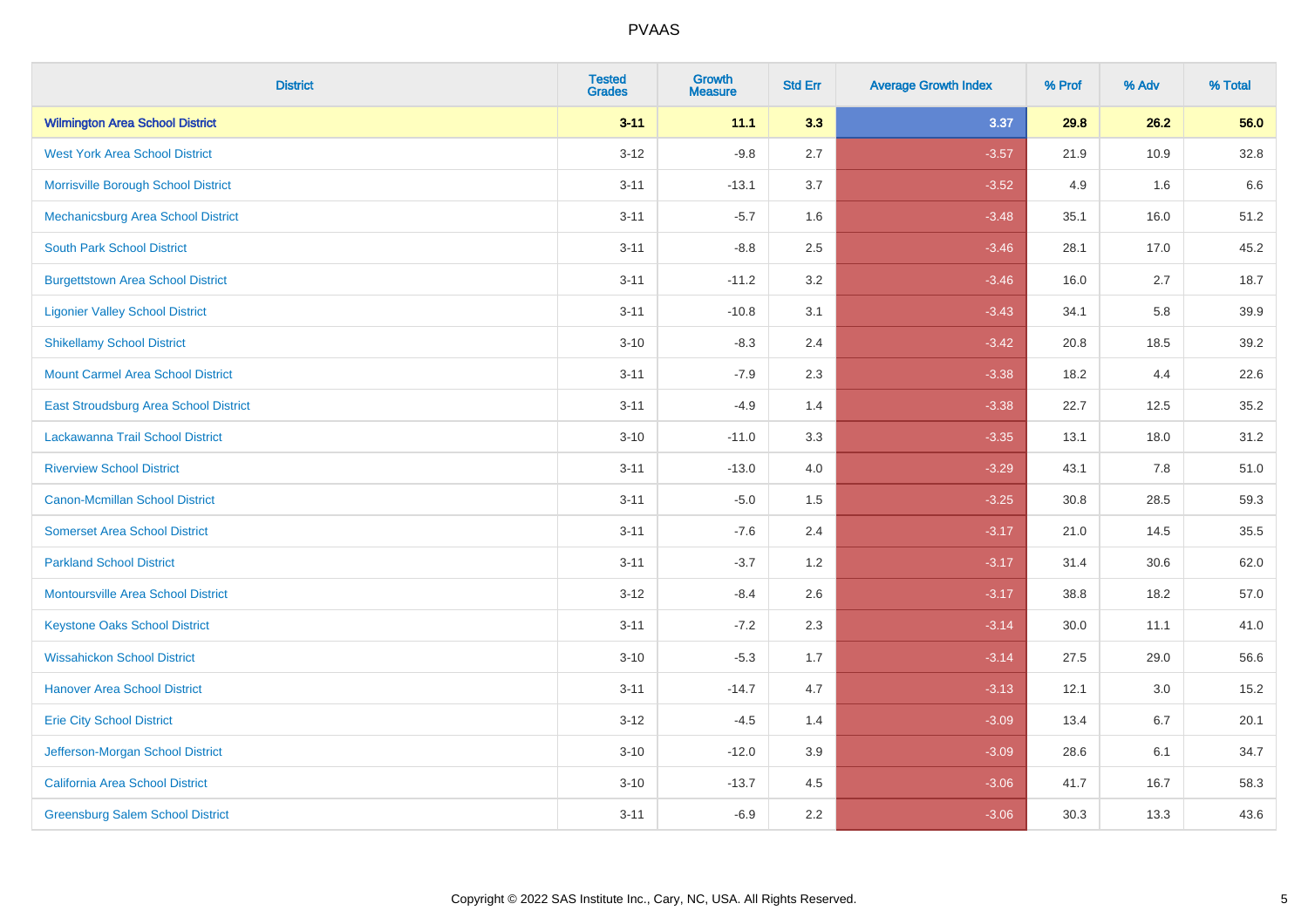| <b>District</b>                                | <b>Tested</b><br><b>Grades</b> | <b>Growth</b><br><b>Measure</b> | <b>Std Err</b> | <b>Average Growth Index</b> | % Prof | % Adv | % Total |
|------------------------------------------------|--------------------------------|---------------------------------|----------------|-----------------------------|--------|-------|---------|
| <b>Wilmington Area School District</b>         | $3 - 11$                       | 11.1                            | 3.3            | 3.37                        | 29.8   | 26.2  | 56.0    |
| Imhotep Institute Charter High School          | $9 - 11$                       | $-17.6$                         | 5.8            | $-3.03$                     | 15.4   | 0.0   | 15.4    |
| Boys Latin Of Philadelphia Charter School      | $6 - 12$                       | $-8.0$                          | 2.7            | $-3.02$                     | 1.4    | 0.0   | 1.4     |
| <b>Gettysburg Area School District</b>         | $3 - 11$                       | $-6.0$                          | 2.0            | $-3.02$                     | 28.8   | 19.6  | 48.5    |
| <b>Corry Area School District</b>              | $3 - 11$                       | $-6.8$                          | 2.3            | $-3.01$                     | 24.0   | 8.8   | 32.8    |
| <b>Carlisle Area School District</b>           | $3 - 11$                       | $-5.2$                          | 1.7            | $-2.99$                     | 28.0   | 19.3  | 47.3    |
| <b>Montour School District</b>                 | $3 - 11$                       | $-6.1$                          | 2.1            | $-2.95$                     | 31.8   | 23.6  | 55.3    |
| <b>Baldwin-Whitehall School District</b>       | $3 - 11$                       | $-5.5$                          | 1.9            | $-2.93$                     | 32.0   | 14.7  | 46.7    |
| <b>Carbon Career &amp; Technical Institute</b> | $9 - 11$                       | $-9.3$                          | 3.2            | $-2.92$                     | 19.6   | 2.2   | 21.7    |
| <b>Mifflinburg Area School District</b>        | $3 - 11$                       | $-6.0$                          | 2.1            | $-2.87$                     | 32.7   | 13.3  | 46.0    |
| <b>Berwick Area School District</b>            | $3 - 11$                       | $-6.9$                          | 2.4            | $-2.84$                     | 22.3   | 11.5  | 33.8    |
| Southern Columbia Area School District         | $3 - 11$                       | $-8.5$                          | 3.0            | $-2.83$                     | 30.5   | 12.8  | 43.3    |
| <b>Innovative Arts Academy Charter School</b>  | $6 - 11$                       | $-7.2$                          | 2.5            | $-2.83$                     | 2.0    | 0.0   | $2.0\,$ |
| <b>Quakertown Community School District</b>    | $3 - 12$                       | $-4.3$                          | $1.5\,$        | $-2.79$                     | 33.8   | 20.1  | 53.8    |
| <b>Sharon City School District</b>             | $3 - 11$                       | $-6.5$                          | 2.3            | $-2.79$                     | 13.1   | 5.0   | 18.1    |
| <b>Pottsgrove School District</b>              | $3 - 11$                       | $-5.5$                          | 2.0            | $-2.78$                     | 28.6   | 10.3  | 38.8    |
| <b>Clarion-Limestone Area School District</b>  | $3 - 12$                       | $-10.0$                         | 3.6            | $-2.76$                     | 28.3   | 20.0  | 48.3    |
| Selinsgrove Area School District               | $3 - 12$                       | $-5.7$                          | 2.1            | $-2.74$                     | 25.4   | 13.9  | 39.2    |
| <b>Karns City Area School District</b>         | $3 - 11$                       | $-7.2$                          | 2.6            | $-2.71$                     | 26.4   | 20.8  | 47.2    |
| <b>Eastern York School District</b>            | $3 - 11$                       | $-6.2$                          | 2.3            | $-2.70$                     | 27.8   | 18.5  | 46.4    |
| La Academia Partnership Charter School         | $6 - 11$                       | $-15.5$                         | 5.7            | $-2.70$                     | 2.3    | 0.0   | 2.3     |
| <b>Governor Mifflin School District</b>        | $3 - 11$                       | $-4.4$                          | 1.6            | $-2.69$                     | 30.3   | 7.7   | 38.0    |
| <b>Avonworth School District</b>               | $3 - 10$                       | $-6.2$                          | 2.3            | $-2.68$                     | 35.9   | 14.1  | 50.0    |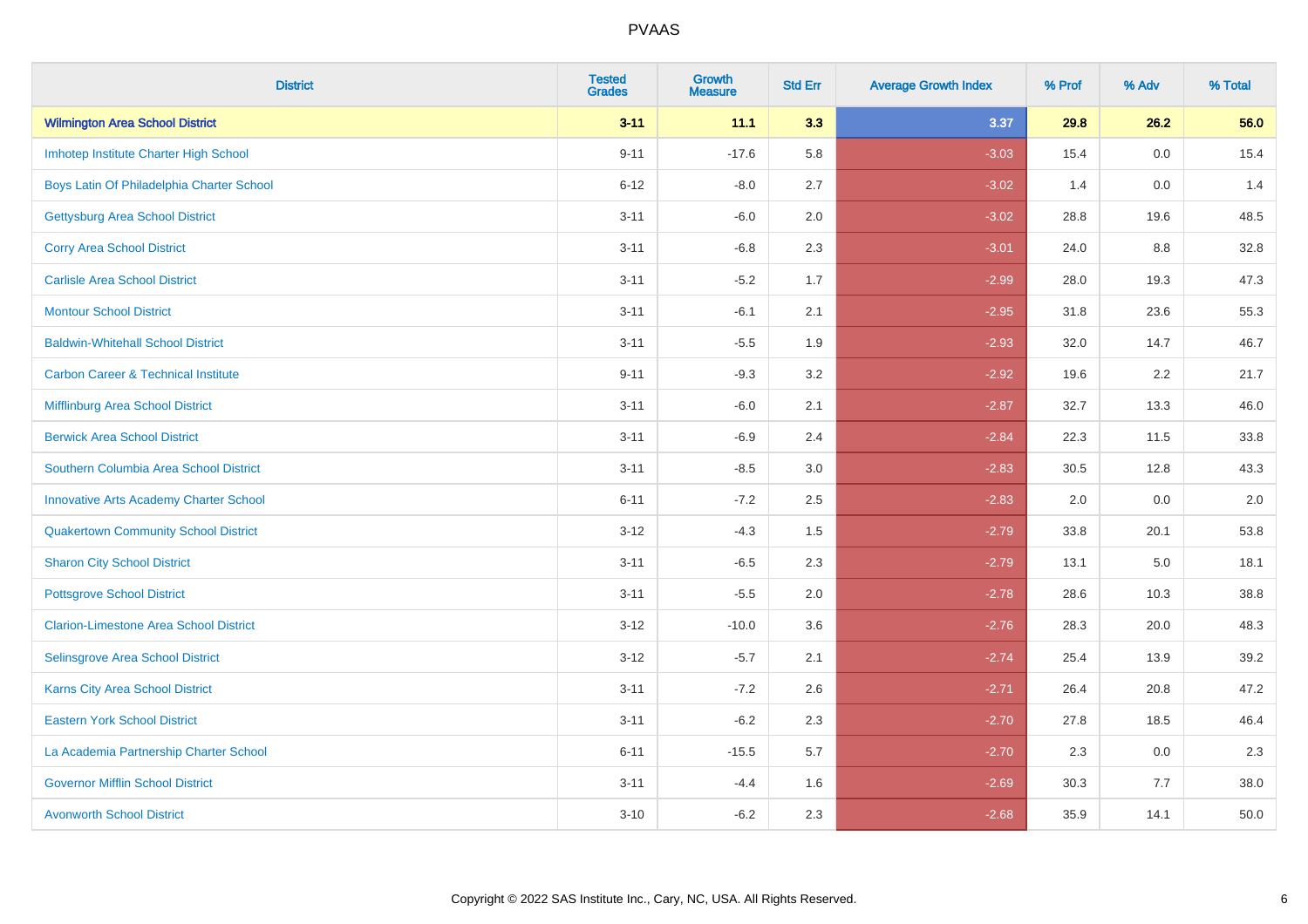| <b>District</b>                               | <b>Tested</b><br><b>Grades</b> | <b>Growth</b><br><b>Measure</b> | <b>Std Err</b> | <b>Average Growth Index</b> | % Prof | % Adv | % Total |
|-----------------------------------------------|--------------------------------|---------------------------------|----------------|-----------------------------|--------|-------|---------|
| <b>Wilmington Area School District</b>        | $3 - 11$                       | 11.1                            | 3.3            | 3.37                        | 29.8   | 26.2  | 56.0    |
| <b>Lawrence County CTC</b>                    | $10 - 11$                      | $-9.8$                          | 3.7            | $-2.68$                     | 7.3    | 0.0   | $7.3$   |
| <b>Blairsville-Saltsburg School District</b>  | $3 - 11$                       | $-7.5$                          | 2.8            | $-2.67$                     | 20.1   | 8.2   | 28.3    |
| <b>Connellsville Area School District</b>     | $3 - 11$                       | $-5.3$                          | 2.0            | $-2.67$                     | 24.2   | 5.0   | 29.1    |
| <b>Turkeyfoot Valley Area School District</b> | $3 - 12$                       | $-15.4$                         | 5.8            | $-2.66$                     | 3.8    | 3.8   | 7.6     |
| <b>Richland School District</b>               | $3 - 11$                       | $-6.9$                          | 2.6            | $-2.63$                     | 40.1   | 20.9  | 61.0    |
| <b>Bethel Park School District</b>            | $3 - 11$                       | $-4.4$                          | 1.7            | $-2.62$                     | 40.1   | 27.3  | 67.4    |
| <b>Union City Area School District</b>        | $3 - 12$                       | $-8.7$                          | 3.3            | $-2.59$                     | 29.7   | 10.9  | 40.6    |
| <b>Greater Nanticoke Area School District</b> | $3 - 12$                       | $-6.8$                          | 2.6            | $-2.58$                     | 15.2   | 8.9   | 24.1    |
| Catasauqua Area School District               | $3 - 12$                       | $-7.3$                          | 2.8            | $-2.58$                     | 27.1   | 11.2  | 38.3    |
| <b>Antietam School District</b>               | $3 - 10$                       | $-9.5$                          | 3.7            | $-2.57$                     | 20.9   | 1.5   | 22.4    |
| Columbia-Montour AVTS                         | $9 - 10$                       | $-7.1$                          | 2.8            | $-2.52$                     | 19.5   | 3.2   | 22.7    |
| Perseus House Charter School Of Excellence    | $6 - 11$                       | $-6.4$                          | 2.6            | $-2.50$                     | 0.9    | 0.0   | 0.9     |
| Pocono Mountain School District               | $3 - 12$                       | $-4.3$                          | 1.8            | $-2.43$                     | 35.5   | 17.1  | 52.6    |
| <b>Forbes Road School District</b>            | $3 - 11$                       | $-11.5$                         | 4.7            | $-2.43$                     | 23.1   | 10.3  | 33.3    |
| <b>Redbank Valley School District</b>         | $3 - 11$                       | $-7.5$                          | 3.1            | $-2.41$                     | 12.4   | 10.6  | 23.1    |
| <b>Wyoming Valley West School District</b>    | $3 - 11$                       | $-5.5$                          | 2.3            | $-2.38$                     | 22.2   | 9.2   | 31.4    |
| Mount Pleasant Area School District           | $3 - 11$                       | $-5.4$                          | 2.3            | $-2.37$                     | 33.3   | 8.7   | 42.0    |
| <b>Pottsville Area School District</b>        | $3 - 12$                       | $-4.9$                          | 2.1            | $-2.36$                     | 21.8   | 7.9   | 29.6    |
| <b>Octorara Area School District</b>          | $3 - 11$                       | $-7.5$                          | 3.2            | $-2.35$                     | 26.1   | 17.0  | 43.2    |
| <b>City CHS</b>                               | $10 - 11$                      | $-5.6$                          | 2.4            | $-2.34$                     | 15.9   | 1.5   | 17.4    |
| <b>Jamestown Area School District</b>         | $3 - 11$                       | $-9.5$                          | 4.1            | $-2.33$                     | 41.5   | 4.9   | 46.3    |
| <b>Riverside School District</b>              | $3 - 11$                       | $-6.2$                          | 2.7            | $-2.33$                     | 20.8   | 17.0  | 37.7    |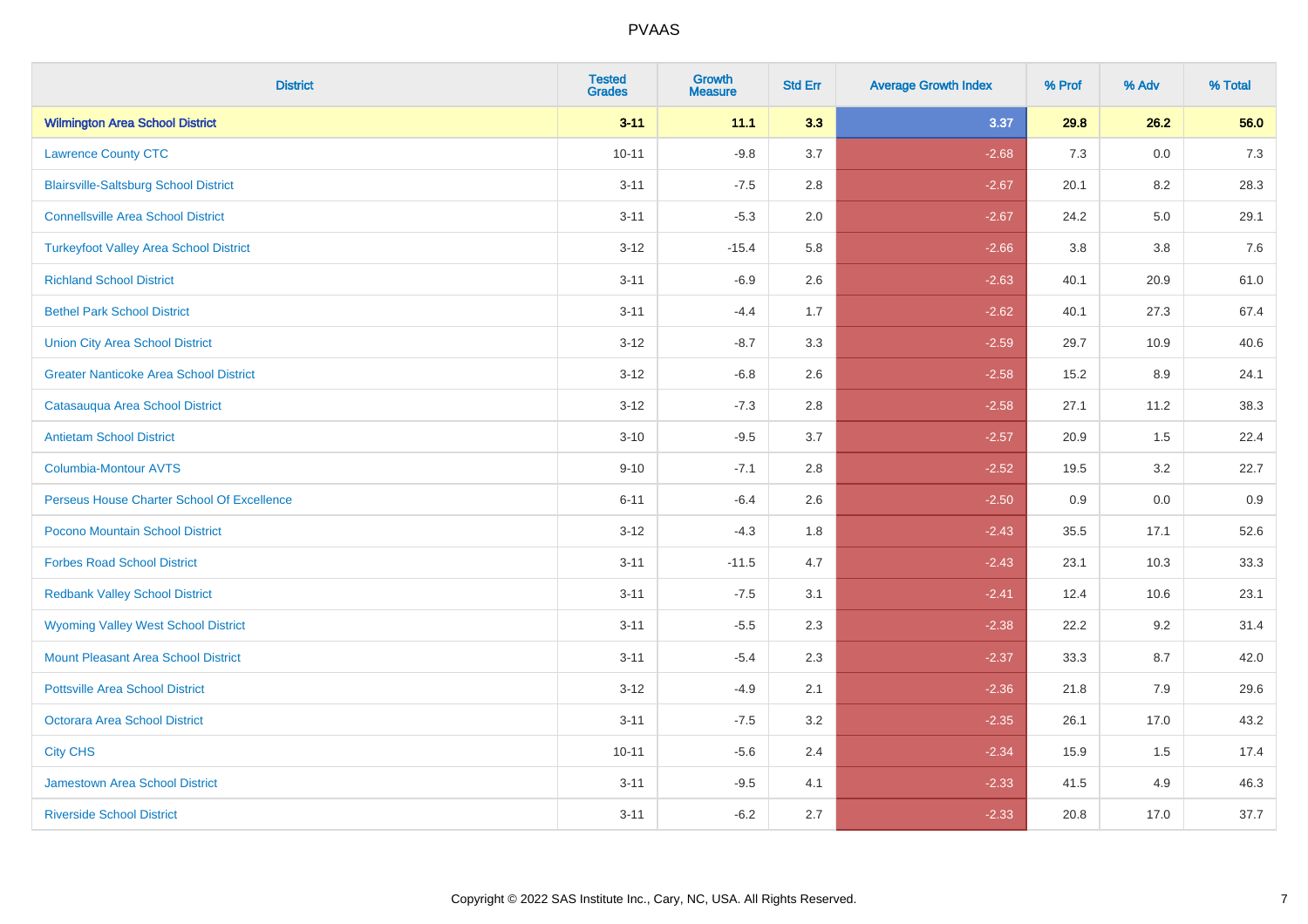| <b>District</b>                                                       | <b>Tested</b><br><b>Grades</b> | <b>Growth</b><br><b>Measure</b> | <b>Std Err</b> | <b>Average Growth Index</b> | % Prof | % Adv   | % Total |
|-----------------------------------------------------------------------|--------------------------------|---------------------------------|----------------|-----------------------------|--------|---------|---------|
| <b>Wilmington Area School District</b>                                | $3 - 11$                       | 11.1                            | 3.3            | 3.37                        | 29.8   | 26.2    | 56.0    |
| <b>Commodore Perry School District</b>                                | $3 - 11$                       | $-10.4$                         | 4.5            | $-2.30$                     | 29.4   | 5.9     | 35.3    |
| <b>Carmichaels Area School District</b>                               | $3 - 10$                       | $-7.0$                          | 3.1            | $-2.30$                     | 17.8   | 9.6     | 27.4    |
| <b>Susquenita School District</b>                                     | $3 - 11$                       | $-5.9$                          | 2.6            | $-2.28$                     | 30.6   | 13.9    | 44.4    |
| <b>Achievement House Charter School</b>                               | $7 - 11$                       | $-8.2$                          | 3.6            | $-2.28$                     | 16.7   | 2.8     | 19.4    |
| <b>Owen J Roberts School District</b>                                 | $3 - 11$                       | $-3.5$                          | 1.5            | $-2.27$                     | 36.8   | 24.4    | 61.2    |
| <b>Yough School District</b>                                          | $3 - 10$                       | $-6.2$                          | 2.7            | $-2.27$                     | 28.9   | $8.8\,$ | 37.7    |
| <b>Elizabeth Forward School District</b>                              | $3 - 11$                       | $-5.5$                          | 2.5            | $-2.25$                     | 32.2   | 12.8    | 45.0    |
| <b>Wyoming Area School District</b>                                   | $3 - 10$                       | $-5.5$                          | 2.5            | $-2.21$                     | 32.0   | 9.6     | 41.6    |
| <b>Western Beaver County School District</b>                          | $3 - 11$                       | $-9.3$                          | 4.2            | $-2.20$                     | 45.1   | 3.9     | 49.0    |
| North Schuylkill School District                                      | $3 - 11$                       | $-4.7$                          | 2.2            | $-2.16$                     | 20.2   | 11.7    | 31.9    |
| <b>Elk Lake School District</b>                                       | $3 - 11$                       | $-6.1$                          | 2.9            | $-2.12$                     | 26.3   | 11.6    | 37.9    |
| <b>West Middlesex Area School District</b>                            | $3 - 10$                       | $-7.4$                          | $3.5\,$        | $-2.11$                     | 32.0   | 9.6     | 41.6    |
| <b>Cambria Heights School District</b>                                | $3 - 10$                       | $-6.2$                          | 2.9            | $-2.11$                     | 25.0   | 13.0    | 38.0    |
| <b>East Allegheny School District</b>                                 | $3 - 11$                       | $-6.4$                          | 3.0            | $-2.11$                     | 21.0   | 7.4     | 28.4    |
| <b>Mastery Charter School - Gratz Campus</b>                          | $7 - 10$                       | $-9.5$                          | 4.6            | $-2.09$                     | 0.0    | 3.4     | 3.4     |
| <b>Wellsboro Area School District</b>                                 | $3 - 11$                       | $-6.3$                          | 3.0            | $-2.08$                     | 24.4   | 13.4    | 37.8    |
| <b>West Greene School District</b>                                    | $3 - 11$                       | $-8.1$                          | 3.9            | $-2.08$                     | 31.0   | 11.9    | 42.9    |
| <b>Boyertown Area School District</b>                                 | $3 - 11$                       | $-2.9$                          | 1.4            | $-2.06$                     | 30.8   | 22.6    | 53.4    |
| <b>Freedom Area School District</b>                                   | $3 - 11$                       | $-6.3$                          | 3.1            | $-2.04$                     | 22.9   | 8.4     | 31.3    |
| <b>Riverside Beaver County School District</b>                        | $3 - 11$                       | $-5.5$                          | 2.7            | $-2.03$                     | 35.8   | 23.2    | 59.0    |
| Preparatory Charter School Of Mathematics, Science, Tech, And Careers | $9 - 10$                       | $-5.1$                          | 2.5            | $-2.03$                     | 6.3    | 1.4     | 7.7     |
| <b>Bristol Borough School District</b>                                | $3 - 12$                       | $-5.9$                          | 2.9            | $-2.00$                     | 27.8   | 3.3     | 31.1    |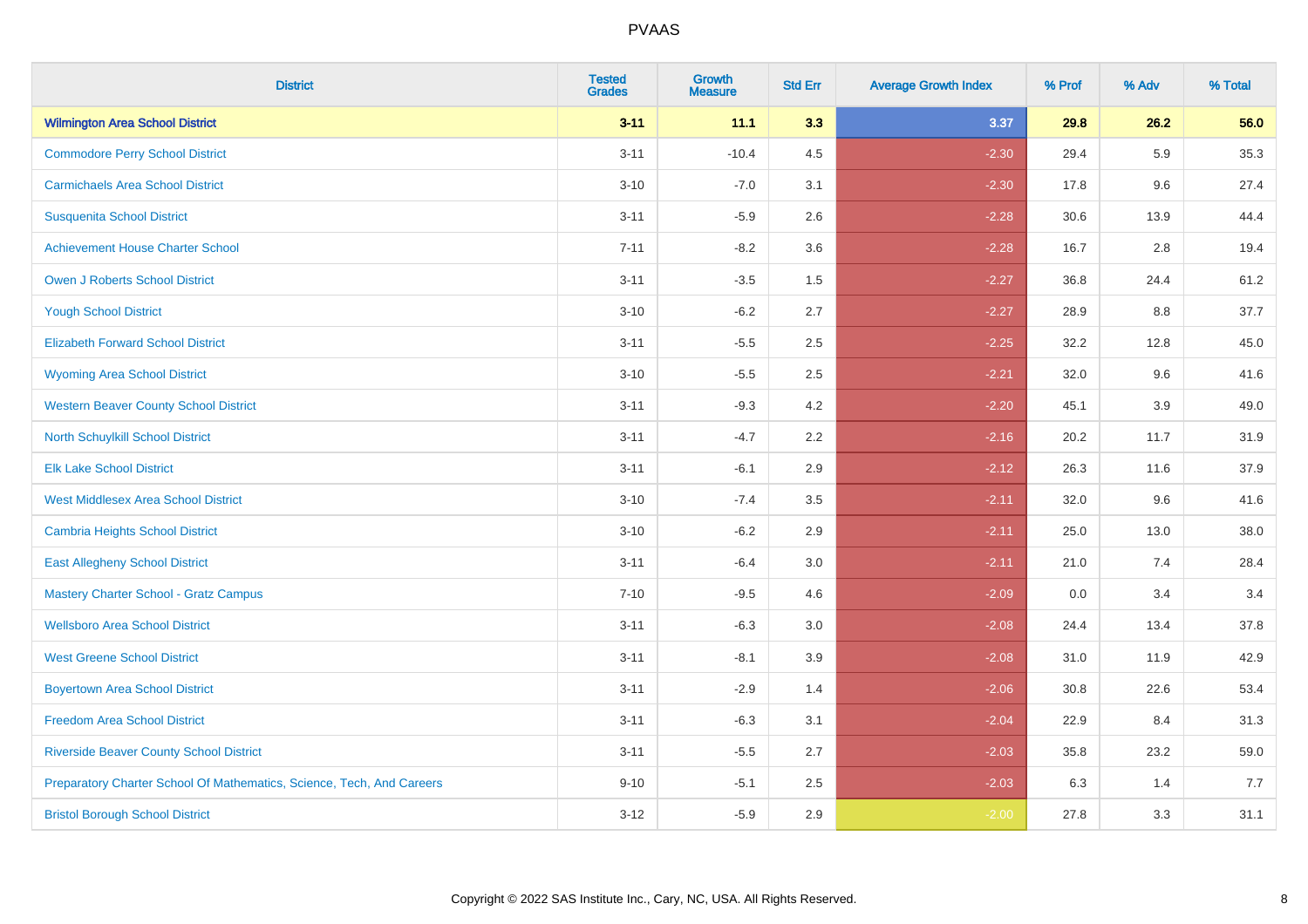| <b>District</b>                                        | <b>Tested</b><br><b>Grades</b> | <b>Growth</b><br><b>Measure</b> | <b>Std Err</b> | <b>Average Growth Index</b> | % Prof | % Adv | % Total |
|--------------------------------------------------------|--------------------------------|---------------------------------|----------------|-----------------------------|--------|-------|---------|
| <b>Wilmington Area School District</b>                 | $3 - 11$                       | 11.1                            | 3.3            | 3.37                        | 29.8   | 26.2  | 56.0    |
| Lincoln Leadership Academy Charter School              | $3 - 12$                       | $-7.4$                          | 3.7            | $-1.99$                     | 6.4    | 2.1   | 8.5     |
| <b>Sto-Rox School District</b>                         | $3 - 10$                       | $-7.0$                          | 3.5            | $-1.99$                     | 3.2    | 0.0   | 3.2     |
| <b>Kiski Area School District</b>                      | $3 - 11$                       | $-4.0$                          | 2.0            | $-1.99$                     | 23.1   | 18.2  | 41.3    |
| <b>Titusville Area School District</b>                 | $3 - 11$                       | $-5.0$                          | 2.5            | $-1.98$                     | 26.5   | 6.8   | 33.3    |
| Lehigh Valley Academy Regional Charter School          | $3 - 11$                       | $-5.9$                          | 3.0            | $-1.98$                     | 20.0   | 7.7   | 27.7    |
| <b>North East School District</b>                      | $3 - 11$                       | $-5.3$                          | 2.7            | $-1.97$                     | 31.7   | 24.8  | 56.4    |
| Schuylkill Haven Area School District                  | $3 - 11$                       | $-5.3$                          | 2.7            | $-1.96$                     | 22.2   | 11.6  | 33.8    |
| <b>Southern Lehigh School District</b>                 | $3 - 11$                       | $-4.1$                          | 2.1            | $-1.94$                     | 39.3   | 28.0  | 67.2    |
| Millersburg Area School District                       | $3 - 11$                       | $-6.6$                          | 3.4            | $-1.92$                     | 24.1   | 10.3  | 34.5    |
| <b>Jenkintown School District</b>                      | $3 - 11$                       | $-7.9$                          | 4.1            | $-1.92$                     | 34.1   | 27.3  | 61.4    |
| <b>Chester Charter Scholars Academy Charter School</b> | $3 - 12$                       | $-6.2$                          | 3.3            | $-1.88$                     | 2.2    | 0.0   | 2.2     |
| Penn Cambria School District                           | $3 - 11$                       | $-4.5$                          | 2.4            | $-1.86$                     | 27.3   | 15.8  | 43.2    |
| <b>Montgomery Area School District</b>                 | $3 - 11$                       | $-5.8$                          | 3.2            | $-1.83$                     | 25.0   | 11.5  | 36.5    |
| <b>West Chester Area School District</b>               | $3 - 11$                       | $-2.1$                          | 1.2            | $-1.83$                     | 36.4   | 23.2  | 59.6    |
| <b>Westinghouse Arts Academy Charter School</b>        | $9 - 10$                       | $-6.0$                          | 3.3            | $-1.81$                     | 20.2   | 8.9   | 29.1    |
| <b>Pleasant Valley School District</b>                 | $3 - 11$                       | $-3.3$                          | 1.8            | $-1.80$                     | 28.5   | 10.4  | 39.0    |
| New Kensington-Arnold School District                  | $3 - 11$                       | $-5.8$                          | 3.2            | $-1.80$                     | 10.8   | 1.2   | 12.0    |
| Renaissance Academy Charter School                     | $3 - 11$                       | $-5.6$                          | 3.1            | $-1.79$                     | 28.4   | 18.5  | 46.9    |
| <b>Oxford Area School District</b>                     | $3 - 11$                       | $-3.1$                          | 1.8            | $-1.77$                     | 27.5   | 14.5  | 42.0    |
| Southern Huntingdon County School District             | $3 - 11$                       | $-5.9$                          | 3.4            | $-1.76$                     | 32.8   | 4.9   | 37.7    |
| <b>Union Area School District</b>                      | $3 - 11$                       | $-6.5$                          | 3.8            | $-1.70$                     | 30.6   | 12.2  | 42.9    |
| <b>Twin Valley School District</b>                     | $3 - 12$                       | $-3.2$                          | 1.9            | $-1.68$                     | 38.8   | 19.8  | 58.6    |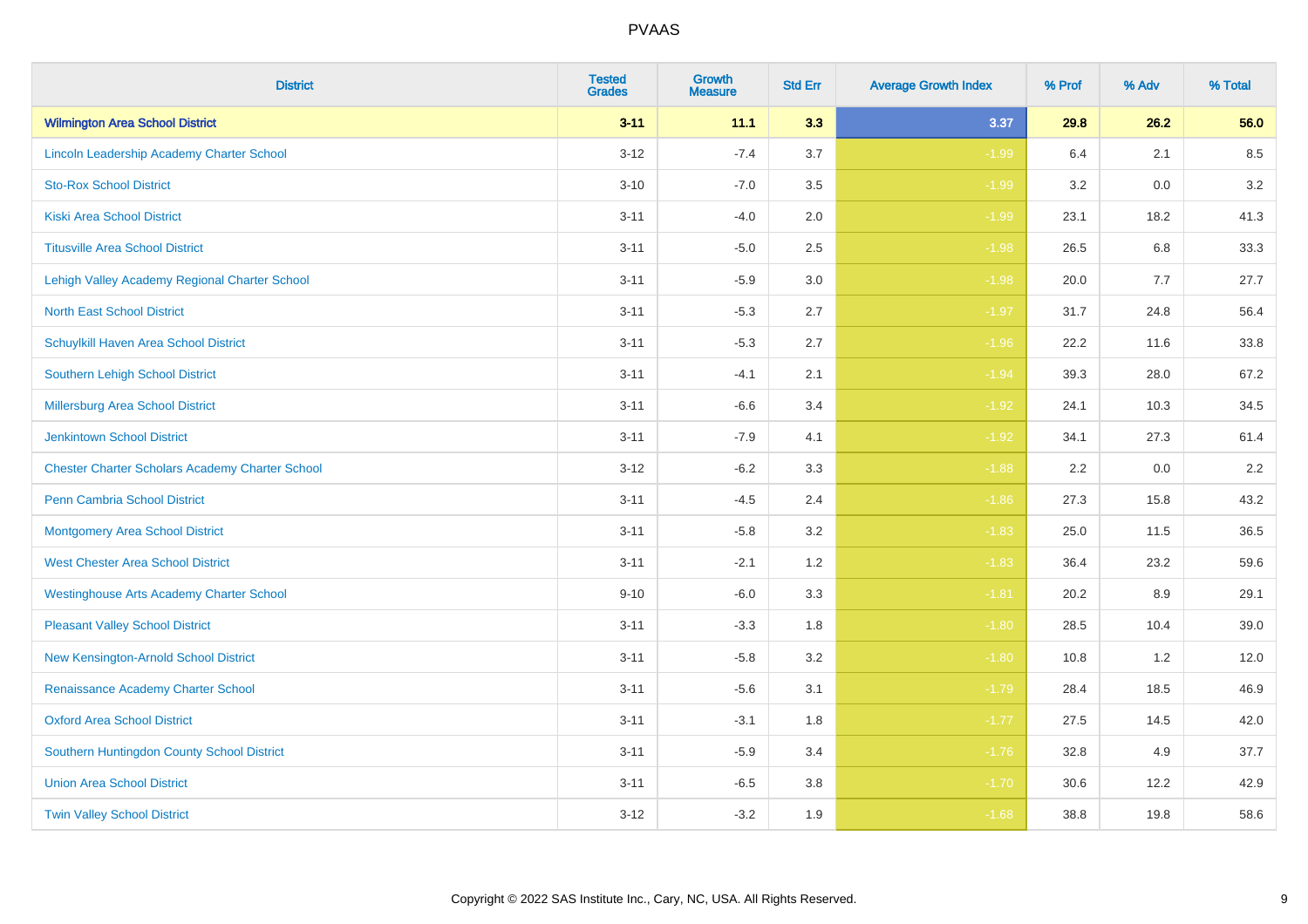| <b>District</b>                                   | <b>Tested</b><br><b>Grades</b> | <b>Growth</b><br><b>Measure</b> | <b>Std Err</b> | <b>Average Growth Index</b> | % Prof | % Adv | % Total |
|---------------------------------------------------|--------------------------------|---------------------------------|----------------|-----------------------------|--------|-------|---------|
| <b>Wilmington Area School District</b>            | $3 - 11$                       | 11.1                            | 3.3            | 3.37                        | 29.8   | 26.2  | 56.0    |
| <b>Dauphin County Technical School</b>            | $9 - 11$                       | $-3.9$                          | 2.3            | $-1.67$                     | 18.3   | 11.1  | 29.3    |
| <b>Environmental Charter School At Frick Park</b> | $3-9$                          | $-6.2$                          | 3.7            | $-1.67$                     | 25.9   | 3.4   | 29.3    |
| <b>Woodland Hills School District</b>             | $3 - 12$                       | $-4.2$                          | 2.5            | $-1.66$                     | 10.1   | 1.4   | 11.5    |
| Hatboro-Horsham School District                   | $3 - 11$                       | $-2.7$                          | 1.6            | $-1.65$                     | 27.9   | 17.9  | 45.8    |
| <b>Steelton-Highspire School District</b>         | $3 - 11$                       | $-5.3$                          | 3.2            | $-1.65$                     | 13.9   | 0.0   | 13.9    |
| <b>Hollidaysburg Area School District</b>         | $3 - 11$                       | $-2.7$                          | 1.6            | $-1.64$                     | 32.6   | 15.2  | 47.8    |
| <b>Laurel Highlands School District</b>           | $3 - 11$                       | $-3.8$                          | 2.3            | $-1.63$                     | 20.9   | 14.6  | 35.4    |
| Insight PA Cyber Charter School                   | $3 - 11$                       | $-9.4$                          | 5.8            | $-1.62$                     | 25.6   | 4.6   | 30.2    |
| <b>Slippery Rock Area School District</b>         | $3 - 11$                       | $-3.8$                          | 2.5            | $-1.56$                     | 30.8   | 21.9  | 52.7    |
| <b>Charleroi School District</b>                  | $3 - 11$                       | $-4.3$                          | 2.7            | $-1.55$                     | 22.2   | 15.9  | 38.1    |
| <b>Shanksville-Stonycreek School District</b>     | $3 - 10$                       | $-8.6$                          | 5.5            | $-1.55$                     | 17.6   | 23.5  | 41.2    |
| <b>Conemaugh Valley School District</b>           | $3 - 12$                       | $-6.3$                          | 4.1            | $-1.54$                     | 23.7   | 5.1   | 28.8    |
| <b>Nazareth Area School District</b>              | $3 - 11$                       | $-2.5$                          | 1.7            | $-1.53$                     | 29.2   | 24.6  | 53.8    |
| <b>Ridgway Area School District</b>               | $3 - 11$                       | $-6.1$                          | 4.0            | $-1.53$                     | 42.2   | 15.6  | 57.8    |
| <b>Universal Audenried Charter School</b>         | $9 - 11$                       | $-3.8$                          | 2.5            | $-1.53$                     | 3.0    | 0.5   | 3.5     |
| <b>Towanda Area School District</b>               | $3 - 11$                       | $-4.0$                          | 2.6            | $-1.52$                     | 24.8   | 9.9   | 34.8    |
| <b>Crestwood School District</b>                  | $3 - 11$                       | $-3.4$                          | 2.2            | $-1.52$                     | 33.1   | 21.7  | 54.9    |
| <b>Troy Area School District</b>                  | $3 - 10$                       | $-4.7$                          | 3.2            | $-1.46$                     | 22.8   | 16.5  | 39.2    |
| Salisbury-Elk Lick School District                | $3 - 11$                       | $-8.4$                          | 5.8            | $-1.45$                     | 33.3   | 5.6   | 38.9    |
| <b>Greater Johnstown School District</b>          | $3 - 11$                       | $-3.5$                          | 2.4            | $-1.45$                     | 10.3   | 1.3   | 11.5    |
| <b>Rochester Area School District</b>             | $3 - 11$                       | $-5.7$                          | 3.9            | $-1.45$                     | 14.9   | 2.1   | 17.0    |
| <b>Middletown Area School District</b>            | $3 - 11$                       | $-3.4$                          | 2.4            | $-1.44$                     | 34.3   | 15.2  | 49.4    |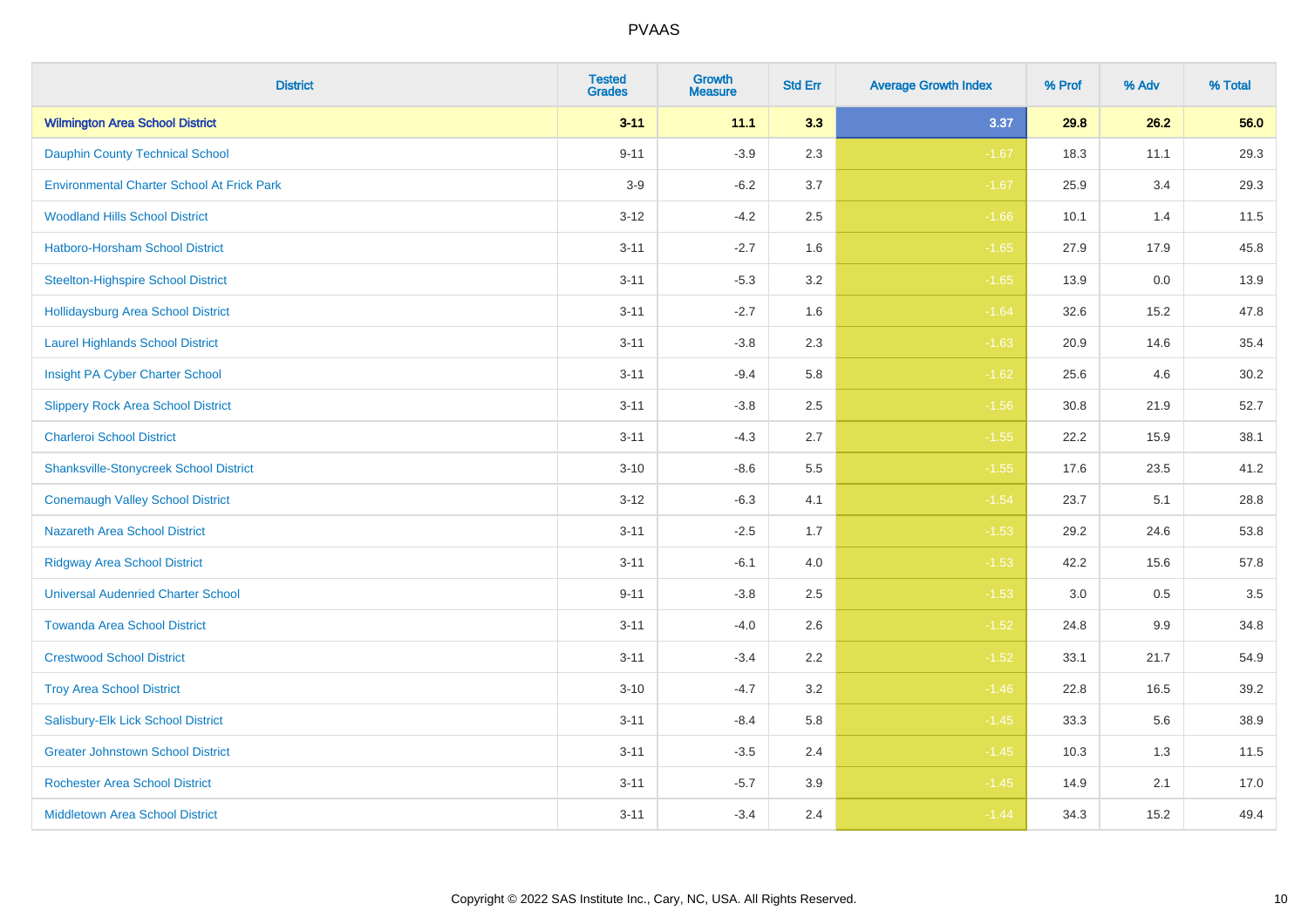| <b>District</b>                                 | <b>Tested</b><br><b>Grades</b> | <b>Growth</b><br><b>Measure</b> | <b>Std Err</b> | <b>Average Growth Index</b> | % Prof | % Adv   | % Total |
|-------------------------------------------------|--------------------------------|---------------------------------|----------------|-----------------------------|--------|---------|---------|
| <b>Wilmington Area School District</b>          | $3 - 11$                       | 11.1                            | 3.3            | 3.37                        | 29.8   | 26.2    | 56.0    |
| <b>Weatherly Area School District</b>           | $3 - 11$                       | $-5.8$                          | 4.0            | $-1.44$                     | 32.1   | $8.9\,$ | 41.1    |
| <b>Franklin Area School District</b>            | $3 - 11$                       | $-3.7$                          | 2.6            | $-1.43$                     | 30.5   | 5.9     | 36.4    |
| <b>Chester-Upland School District</b>           | $3 - 11$                       | $-3.6$                          | 2.6            | $-1.38$                     | 1.6    | $0.0\,$ | 1.6     |
| <b>Dubois Area School District</b>              | $3 - 11$                       | $-2.8$                          | 2.0            | $-1.37$                     | 35.5   | 19.0    | 54.6    |
| <b>Northeast Bradford School District</b>       | $3 - 10$                       | $-5.0$                          | 3.7            | $-1.35$                     | 30.6   | 4.8     | 35.5    |
| <b>Rose Tree Media School District</b>          | $3 - 10$                       | $-2.8$                          | 2.1            | $-1.33$                     | 35.2   | 29.6    | 64.8    |
| <b>Southern Fulton School District</b>          | $3 - 11$                       | $-5.1$                          | 4.0            | $-1.29$                     | 21.7   | 13.0    | 34.8    |
| <b>Shenandoah Valley School District</b>        | $3 - 11$                       | $-4.5$                          | 3.5            | $-1.29$                     | 14.3   | 0.0     | 14.3    |
| <b>Bucks County Technical High School</b>       | $9 - 10$                       | $-2.9$                          | 2.2            | $-1.29$                     | 27.7   | 10.4    | 38.2    |
| <b>Keystone Education Center Charter School</b> | $3 - 12$                       | $-6.5$                          | 5.1            | $-1.28$                     | 0.0    | 0.0     | $0.0\,$ |
| <b>Springfield Township School District</b>     | $3 - 11$                       | $-3.9$                          | 3.1            | $-1.27$                     | 37.2   | 30.8    | 68.1    |
| <b>Propel Charter School-Homestead</b>          | $3 - 11$                       | $-5.0$                          | 3.9            | $-1.27$                     | 7.3    | 0.0     | $7.3$   |
| <b>Millville Area School District</b>           | $3 - 12$                       | $-5.6$                          | 4.4            | $-1.26$                     | 31.4   | 11.4    | 42.9    |
| <b>Cornell School District</b>                  | $3 - 11$                       | $-5.5$                          | 4.6            | $-1.20$                     | 11.3   | 3.2     | 14.5    |
| <b>Susquehanna Community School District</b>    | $3 - 11$                       | $-4.5$                          | $3.8\,$        | $-1.19$                     | 31.9   | $8.8\,$ | 40.7    |
| <b>Shaler Area School District</b>              | $3 - 11$                       | $-2.1$                          | 1.8            | $-1.18$                     | 32.0   | 13.0    | 45.0    |
| <b>Beaver Area School District</b>              | $3 - 10$                       | $-3.0$                          | 2.5            | $-1.16$                     | 25.8   | 27.8    | 53.6    |
| Northwestern Lehigh School District             | $3 - 11$                       | $-2.4$                          | 2.1            | $-1.14$                     | 41.7   | 17.9    | 59.5    |
| Harmony Area School District                    | $3 - 10$                       | $-5.7$                          | 5.0            | $-1.13$                     | 33.3   | 0.0     | 33.3    |
| <b>Moshannon Valley School District</b>         | $3 - 10$                       | $-5.1$                          | 4.6            | $-1.12$                     | 25.0   | 12.5    | 37.5    |
| <b>Cameron County School District</b>           | $3 - 12$                       | $-5.0$                          | 4.4            | $-1.12$                     | 34.9   | 4.8     | 39.7    |
| <b>Mahanoy Area School District</b>             | $3 - 10$                       | $-3.4$                          | 3.1            | $-1.07$                     | 21.4   | 8.6     | 30.0    |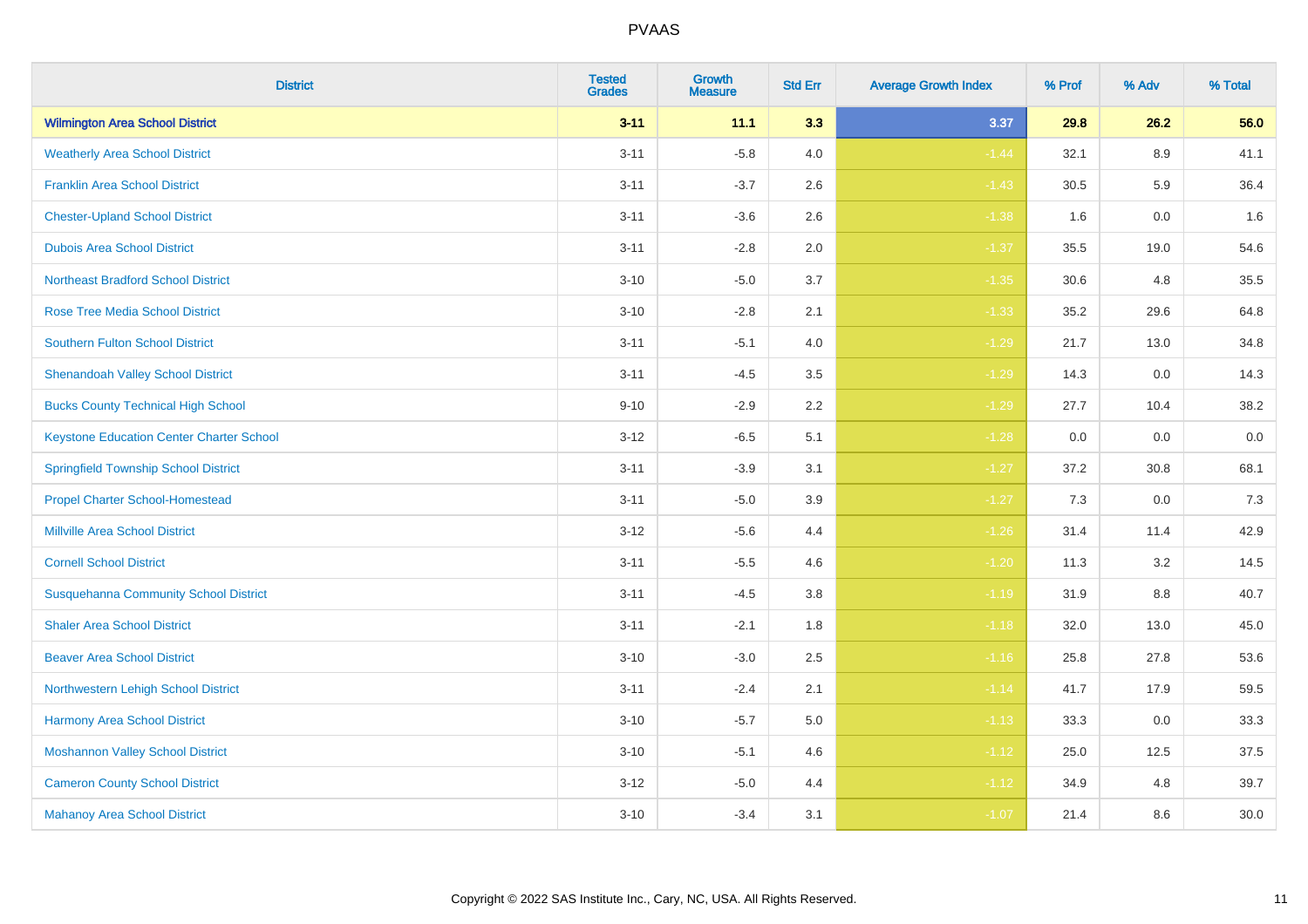| <b>District</b>                             | <b>Tested</b><br><b>Grades</b> | <b>Growth</b><br><b>Measure</b> | <b>Std Err</b> | <b>Average Growth Index</b> | % Prof | % Adv   | % Total |
|---------------------------------------------|--------------------------------|---------------------------------|----------------|-----------------------------|--------|---------|---------|
| <b>Wilmington Area School District</b>      | $3 - 11$                       | 11.1                            | 3.3            | 3.37                        | 29.8   | 26.2    | 56.0    |
| <b>Shamokin Area School District</b>        | $3 - 11$                       | $-2.6$                          | 2.5            | $-1.06$                     | 19.6   | $9.8\,$ | 29.3    |
| <b>Sugar Valley Rural Charter School</b>    | $3 - 11$                       | $-3.6$                          | 3.7            | $-0.98$                     | 10.3   | 0.0     | 10.3    |
| <b>Northwest Area School District</b>       | $3 - 10$                       | $-3.2$                          | 3.3            | $-0.97$                     | 30.4   | 13.0    | 43.5    |
| <b>KIPP Dubois Charter School</b>           | $9 - 10$                       | $-3.0$                          | 3.1            | $-0.95$                     | 10.0   | 0.0     | 10.0    |
| <b>Propel Charter School-Montour</b>        | $3 - 10$                       | $-3.4$                          | 3.6            | $-0.93$                     | 7.7    | 0.0     | 7.7     |
| <b>Wyomissing Area School District</b>      | $3 - 12$                       | $-2.4$                          | 2.6            | $-0.92$                     | 25.6   | 28.1    | 53.7    |
| <b>Conneaut School District</b>             | $3 - 12$                       | $-2.3$                          | 2.6            | $-0.91$                     | 27.4   | 9.7     | 37.1    |
| <b>Uniontown Area School District</b>       | $3 - 11$                       | $-2.8$                          | 3.1            | $-0.91$                     | 31.7   | 7.3     | 39.0    |
| <b>Mount Union Area School District</b>     | $3 - 10$                       | $-2.5$                          | 2.8            | $-0.89$                     | 19.8   | 5.8     | 25.6    |
| <b>Reynolds School District</b>             | $3 - 10$                       | $-3.0$                          | 3.5            | $-0.87$                     | 27.3   | 9.1     | 36.4    |
| <b>Carbondale Area School District</b>      | $3 - 10$                       | $-2.8$                          | 3.2            | $-0.87$                     | 27.5   | 2.9     | 30.4    |
| Minersville Area School District            | $3 - 11$                       | $-2.9$                          | 3.4            | $-0.86$                     | 27.4   | 9.7     | 37.1    |
| <b>Northgate School District</b>            | $3 - 11$                       | $-3.0$                          | 3.4            | $-0.85$                     | 35.6   | 6.8     | 42.4    |
| Mastery Charter School - Shoemaker Campus   | $7 - 10$                       | $-2.3$                          | 2.8            | $-0.81$                     | 10.1   | 3.7     | 13.8    |
| <b>Roberto Clemente Charter School</b>      | $3 - 12$                       | $-3.3$                          | 4.1            | $-0.79$                     | 22.7   | 4.6     | 27.3    |
| <b>Bradford Area School District</b>        | $3 - 12$                       | $-1.8$                          | 2.3            | $-0.79$                     | 31.2   | 16.7    | 47.9    |
| Urban Pathways 6-12 Charter School          | $6 - 11$                       | $-4.1$                          | 5.7            | $-0.72$                     | 0.0    | 0.0     | 0.0     |
| <b>Albert Gallatin Area School District</b> | $3 - 11$                       | $-1.7$                          | 2.3            | $-0.72$                     | 31.9   | 20.7    | 52.7    |
| <b>Valley Grove School District</b>         | $3 - 10$                       | $-4.0$                          | 5.5            | $-0.72$                     | 68.4   | 15.8    | 84.2    |
| <b>Norwin School District</b>               | $3 - 11$                       | $-1.1$                          | 1.6            | $-0.70$                     | 37.7   | 27.6    | 65.2    |
| <b>Tri-Valley School District</b>           | $3 - 10$                       | $-2.7$                          | 3.9            | $-0.69$                     | 31.0   | 9.5     | 40.5    |
| <b>Monessen City School District</b>        | $3 - 10$                       | $-3.9$                          | 5.6            | $-0.69$                     | 21.0   | 10.5    | 31.6    |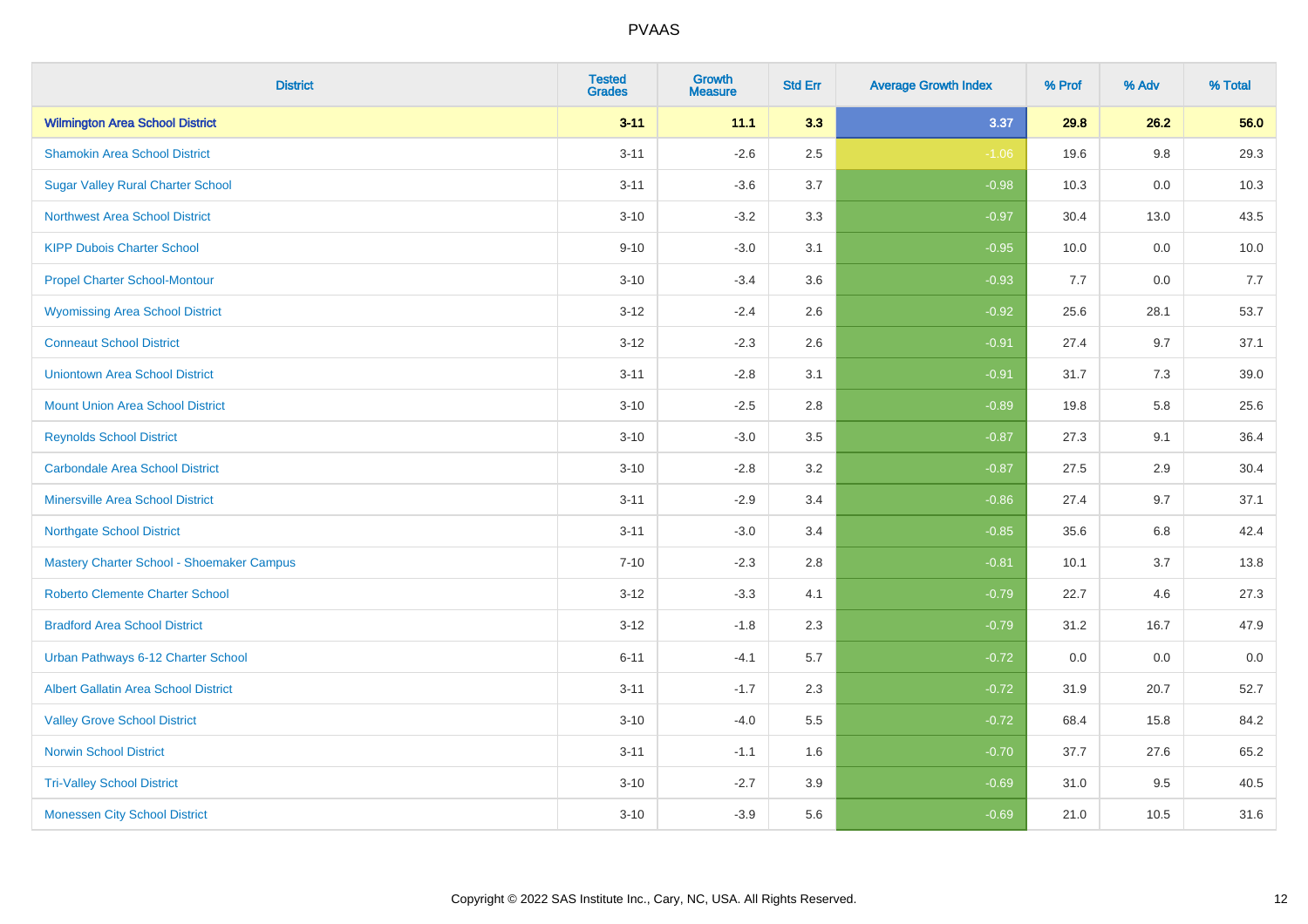| <b>District</b>                                         | <b>Tested</b><br><b>Grades</b> | <b>Growth</b><br><b>Measure</b> | <b>Std Err</b> | <b>Average Growth Index</b> | % Prof | % Adv | % Total |
|---------------------------------------------------------|--------------------------------|---------------------------------|----------------|-----------------------------|--------|-------|---------|
| <b>Wilmington Area School District</b>                  | $3 - 11$                       | 11.1                            | 3.3            | 3.37                        | 29.8   | 26.2  | 56.0    |
| Northern Bedford County School District                 | $3 - 11$                       | $-2.3$                          | 3.3            | $-0.69$                     | 26.2   | 16.9  | 43.1    |
| <b>New Brighton Area School District</b>                | $3 - 11$                       | $-2.1$                          | 3.2            | $-0.65$                     | 31.5   | 11.1  | 42.6    |
| Propel Charter School - Braddock Hills                  | $3 - 11$                       | $-2.1$                          | 3.3            | $-0.63$                     | 4.8    | 3.2   | 8.1     |
| <b>Lebanon School District</b>                          | $3 - 11$                       | $-1.2$                          | 1.9            | $-0.63$                     | 15.2   | 6.4   | 21.6    |
| <b>Carlynton School District</b>                        | $3 - 11$                       | $-2.0$                          | 3.2            | $-0.62$                     | 27.9   | 5.2   | 33.1    |
| <b>Bangor Area School District</b>                      | $3 - 12$                       | $-1.2$                          | 2.0            | $-0.60$                     | 25.8   | 12.7  | 38.5    |
| <b>Exeter Township School District</b>                  | $3 - 11$                       | $-1.0$                          | 1.7            | $-0.58$                     | 27.2   | 15.6  | 42.8    |
| <b>South Eastern School District</b>                    | $3 - 11$                       | $-1.0$                          | 1.8            | $-0.55$                     | 36.4   | 17.1  | 53.5    |
| <b>Highlands School District</b>                        | $3 - 11$                       | $-1.3$                          | 2.3            | $-0.55$                     | 32.6   | 10.5  | 43.0    |
| <b>Penns Manor Area School District</b>                 | $3 - 12$                       | $-1.9$                          | 3.5            | $-0.55$                     | 24.2   | 3.8   | 28.0    |
| Center For Student Learning Charter School At Pennsbury | $6 - 12$                       | $-3.3$                          | 6.0            | $-0.55$                     | 23.1   | 0.0   | 23.1    |
| <b>Susq-Cyber Charter School</b>                        | $9 - 11$                       | $-3.2$                          | 5.8            | $-0.54$                     | 23.8   | 4.8   | 28.6    |
| Southeastern Greene School District                     | $3 - 10$                       | $-2.3$                          | 4.4            | $-0.53$                     | 29.0   | 9.7   | 38.7    |
| <b>Lakeview School District</b>                         | $3 - 11$                       | $-1.9$                          | 3.5            | $-0.53$                     | 41.5   | 12.3  | 53.8    |
| <b>York Academy Regional Charter School</b>             | $3 - 11$                       | $-2.3$                          | 4.4            | $-0.52$                     | 23.5   | 2.0   | 25.5    |
| <b>Allegheny Valley School District</b>                 | $3 - 11$                       | $-1.9$                          | 3.9            | $-0.48$                     | 31.8   | 11.4  | 43.2    |
| <b>Schuylkill Valley School District</b>                | $3 - 11$                       | $-1.0$                          | 2.2            | $-0.47$                     | 29.8   | 20.2  | 50.0    |
| <b>Chichester School District</b>                       | $3 - 11$                       | $-1.8$                          | 4.2            | $-0.44$                     | 40.0   | 14.0  | 54.0    |
| <b>Farrell Area School District</b>                     | $3 - 11$                       | $-1.9$                          | 4.2            | $-0.44$                     | 9.3    | 11.6  | 20.9    |
| <b>Burrell School District</b>                          | $3 - 11$                       | $-1.5$                          | 3.3            | $-0.44$                     | 27.8   | 17.7  | 45.6    |
| <b>Forest Area School District</b>                      | $3 - 11$                       | $-1.8$                          | 4.7            | $-0.37$                     | 18.9   | 15.1  | 34.0    |
| <b>Westmont Hilltop School District</b>                 | $3 - 11$                       | $-1.0$                          | 2.8            | $-0.36$                     | 33.3   | 14.7  | 48.0    |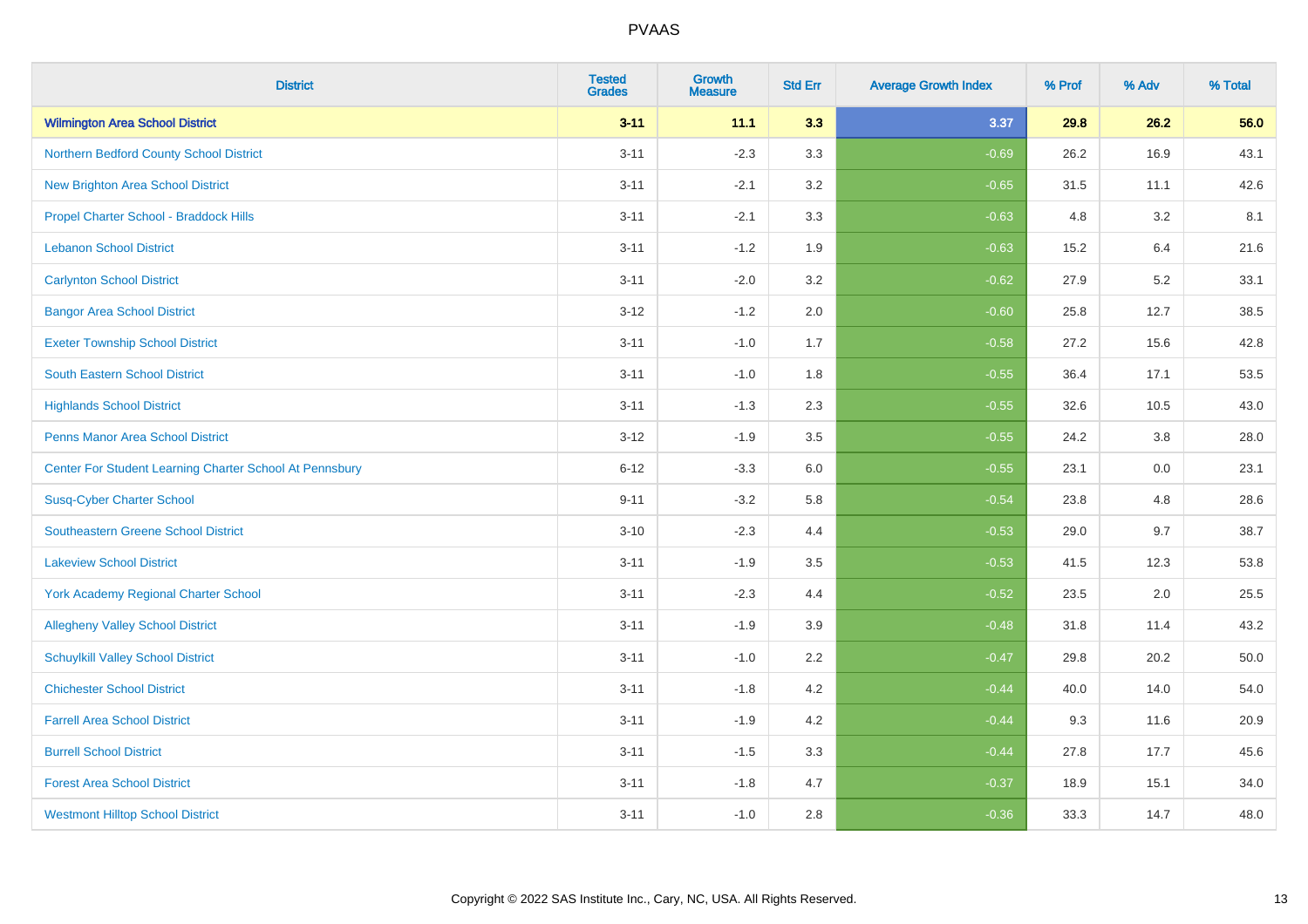| <b>District</b>                             | <b>Tested</b><br><b>Grades</b> | <b>Growth</b><br><b>Measure</b> | <b>Std Err</b> | <b>Average Growth Index</b> | % Prof | % Adv   | % Total |
|---------------------------------------------|--------------------------------|---------------------------------|----------------|-----------------------------|--------|---------|---------|
| <b>Wilmington Area School District</b>      | $3 - 11$                       | 11.1                            | 3.3            | 3.37                        | 29.8   | 26.2    | 56.0    |
| <b>Pine Grove Area School District</b>      | $3 - 11$                       | $-1.1$                          | 3.0            | $-0.36$                     | 29.5   | 14.3    | 43.8    |
| <b>Everett Area School District</b>         | $3 - 11$                       | $-1.1$                          | 3.1            | $-0.34$                     | 34.2   | 13.2    | 47.4    |
| <b>MaST Community Charter School</b>        | $3 - 10$                       | $-0.9$                          | 2.5            | $-0.34$                     | 25.0   | 21.6    | 46.6    |
| <b>Clearfield Area School District</b>      | $3 - 10$                       | $-1.3$                          | 3.7            | $-0.34$                     | 43.9   | 24.6    | 68.4    |
| <b>Palmerton Area School District</b>       | $3 - 11$                       | $-0.9$                          | 2.7            | $-0.34$                     | 34.3   | 14.3    | 48.6    |
| <b>Forest City Regional School District</b> | $3 - 12$                       | $-1.2$                          | 3.6            | $-0.33$                     | 26.5   | 8.2     | 34.7    |
| <b>Clairton City School District</b>        | $3 - 11$                       | $-1.6$                          | 5.0            | $-0.32$                     | 3.8    | 0.5     | 4.4     |
| <b>Columbia Borough School District</b>     | $3 - 12$                       | $-1.1$                          | 3.6            | $-0.31$                     | 17.2   | 1.7     | 19.0    |
| Mastery Charter High School-Lenfest Campus  | $7 - 11$                       | $-1.8$                          | 5.8            | $-0.30$                     | 26.3   | 0.0     | 26.3    |
| South Allegheny School District             | $3 - 11$                       | $-0.9$                          | 3.1            | $-0.30$                     | 23.8   | 2.5     | 26.2    |
| <b>Northern Lebanon School District</b>     | $3 - 11$                       | $-0.7$                          | 2.3            | $-0.29$                     | 18.8   | 6.8     | 25.6    |
| <b>Cranberry Area School District</b>       | $3 - 12$                       | $-0.9$                          | 3.1            | $-0.29$                     | 25.5   | 9.7     | 35.2    |
| <b>Ferndale Area School District</b>        | $3 - 10$                       | $-1.1$                          | 4.1            | $-0.27$                     | 21.0   | 7.9     | 29.0    |
| <b>Blacklick Valley School District</b>     | $3 - 11$                       | $-0.9$                          | 3.9            | $-0.23$                     | 7.7    | 7.7     | 15.4    |
| <b>Evergreen Community Charter School</b>   | $6 - 11$                       | $-1.1$                          | 4.7            | $-0.23$                     | 34.6   | 26.9    | 61.5    |
| <b>Claysburg-Kimmel School District</b>     | $3 - 11$                       | $-1.2$                          | 5.2            | $-0.22$                     | 5.0    | $0.0\,$ | $5.0$   |
| <b>Fort Cherry School District</b>          | $3 - 10$                       | $-0.7$                          | 3.1            | $-0.21$                     | 30.6   | 14.1    | 44.7    |
| Jeannette City School District              | $3 - 11$                       | $-0.7$                          | 3.4            | $-0.20$                     | 26.8   | 4.1     | 30.9    |
| South Side Area School District             | $3 - 11$                       | $-0.6$                          | 3.1            | $-0.19$                     | 24.0   | 28.0    | 52.0    |
| <b>Central Greene School District</b>       | $3 - 11$                       | $-0.4$                          | 2.5            | $-0.15$                     | 27.8   | 14.8    | 42.6    |
| <b>Greencastle-Antrim School District</b>   | $3 - 11$                       | $-0.3$                          | 2.0            | $-0.14$                     | 30.9   | 22.2    | 53.1    |
| <b>Portage Area School District</b>         | $3 - 10$                       | $-0.5$                          | 3.3            | $-0.14$                     | 27.0   | 20.6    | 47.6    |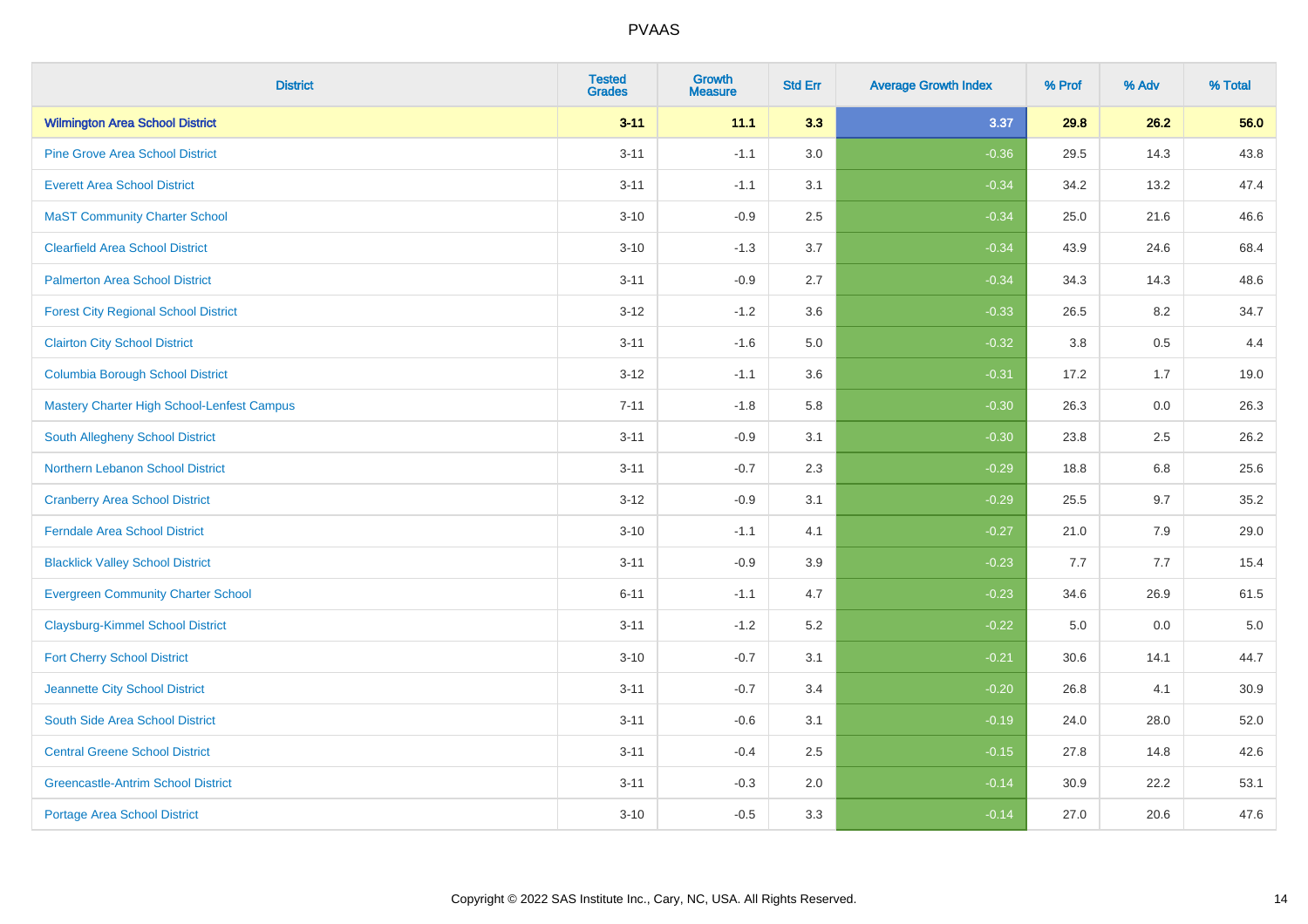| <b>District</b>                                  | <b>Tested</b><br><b>Grades</b> | <b>Growth</b><br><b>Measure</b> | <b>Std Err</b> | <b>Average Growth Index</b> | % Prof | % Adv   | % Total |
|--------------------------------------------------|--------------------------------|---------------------------------|----------------|-----------------------------|--------|---------|---------|
| <b>Wilmington Area School District</b>           | $3 - 11$                       | 11.1                            | 3.3            | 3.37                        | 29.8   | 26.2    | 56.0    |
| <b>Otto-Eldred School District</b>               | $3 - 11$                       | $-0.5$                          | $3.5\,$        | $-0.13$                     | 35.8   | 10.5    | 46.3    |
| <b>Fairfield Area School District</b>            | $3 - 11$                       | $-0.5$                          | 3.6            | $-0.13$                     | 43.9   | 6.1     | 50.0    |
| <b>Wilson Area School District</b>               | $3 - 11$                       | $-0.3$                          | 2.4            | $-0.12$                     | 35.4   | 14.6    | 50.0    |
| <b>Harrisburg City School District</b>           | $3 - 11$                       | $-0.2$                          | 2.0            | $-0.11$                     | 6.0    | 2.0     | 8.0     |
| <b>Brockway Area School District</b>             | $3 - 11$                       | $-0.4$                          | 3.5            | $-0.11$                     | 41.2   | 13.8    | 55.0    |
| Lehigh Career & Technical Institute              | $10 - 12$                      | $-0.7$                          | 6.3            | $-0.11$                     | 36.4   | 4.6     | 40.9    |
| <b>Freeport Area School District</b>             | $3 - 10$                       | $-0.2$                          | 2.1            | $-0.10$                     | 37.4   | 29.8    | 67.2    |
| Northern Cambria School District                 | $3 - 11$                       | $-0.3$                          | 3.4            | $-0.09$                     | 26.5   | $1.2$   | 27.7    |
| <b>Warren County School District</b>             | $3 - 11$                       | $-0.1$                          | 1.6            | $-0.06$                     | 26.7   | 9.7     | 36.4    |
| Southern Tioga School District                   | $3 - 11$                       | $-0.1$                          | 2.8            | $-0.03$                     | 26.3   | 10.3    | 36.6    |
| <b>Penn Hills School District</b>                | $3 - 11$                       | 0.0                             | 2.4            | 0.02                        | 18.4   | 7.1     | 25.6    |
| Community Academy Of Philadelphia Charter School | $3 - 11$                       | 0.1                             | 2.6            | 0.06                        | 9.7    | $2.6\,$ | 12.4    |
| Altoona Area School District                     | $3 - 12$                       | 0.1                             | 1.5            | 0.07                        | 29.0   | 13.8    | 42.8    |
| <b>Central Columbia School District</b>          | $3 - 12$                       | 0.3                             | 2.3            | 0.12                        | 25.4   | 37.6    | 63.0    |
| <b>Garnet Valley School District</b>             | $3 - 10$                       | 0.2                             | 1.7            | 0.13                        | 34.9   | 26.4    | 61.3    |
| <b>Tidioute Community Charter School</b>         | $3 - 11$                       | 0.8                             | 4.4            | 0.19                        | 18.1   | 6.9     | 25.0    |
| <b>Tulpehocken Area School District</b>          | $3 - 12$                       | 1.0                             | 4.9            | 0.20                        | 11.5   | 23.1    | 34.6    |
| <b>Ridley School District</b>                    | $3 - 12$                       | $0.3\,$                         | 1.6            | 0.21                        | 32.0   | 10.7    | 42.6    |
| Hamburg Area School District                     | $3 - 11$                       | 0.6                             | 2.4            | 0.25                        | 28.0   | 15.5    | 43.6    |
| <b>Shippensburg Area School District</b>         | $3 - 11$                       | 0.5                             | 1.8            | 0.26                        | 23.5   | 22.8    | 46.3    |
| <b>Jersey Shore Area School District</b>         | $3 - 11$                       | 0.7                             | 2.5            | 0.27                        | 39.3   | 13.6    | 52.9    |
| <b>Marion Center Area School District</b>        | $3 - 10$                       | 0.8                             | 2.9            | 0.27                        | 23.3   | 11.1    | 34.4    |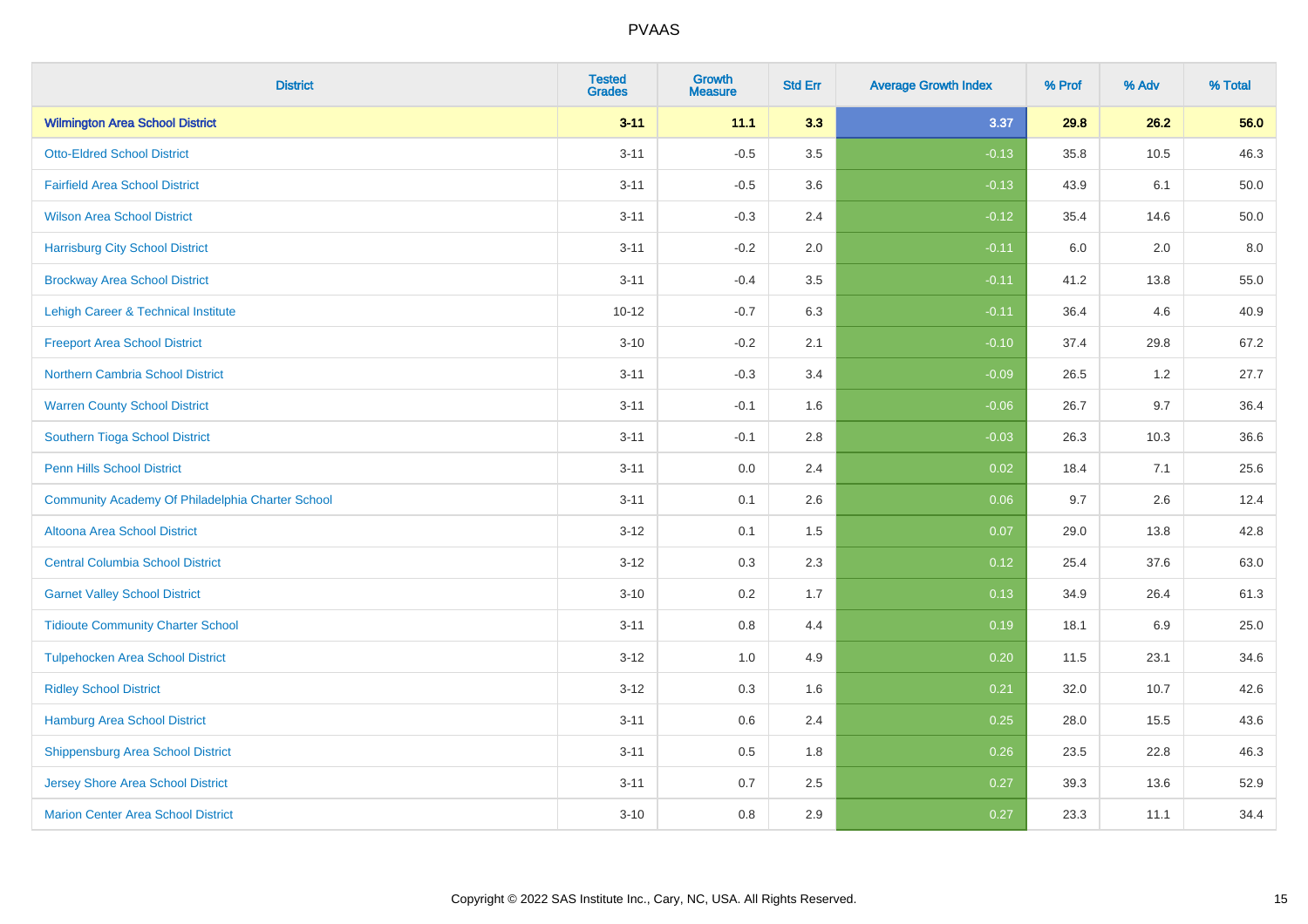| <b>District</b>                                    | <b>Tested</b><br><b>Grades</b> | <b>Growth</b><br><b>Measure</b> | <b>Std Err</b> | <b>Average Growth Index</b> | % Prof | % Adv   | % Total  |
|----------------------------------------------------|--------------------------------|---------------------------------|----------------|-----------------------------|--------|---------|----------|
| <b>Wilmington Area School District</b>             | $3 - 11$                       | 11.1                            | 3.3            | 3.37                        | 29.8   | 26.2    | 56.0     |
| <b>Tech Freire Charter School</b>                  | $9 - 11$                       | 0.7                             | 2.5            | 0.27                        | 3.6    | $0.0\,$ | 3.6      |
| <b>New Foundations Charter School</b>              | $3 - 11$                       | 0.6                             | 2.2            | 0.29                        | 22.4   | 4.0     | 26.4     |
| South Williamsport Area School District            | $3 - 10$                       | 0.9                             | 3.1            | 0.31                        | 38.4   | 11.6    | $50.0\,$ |
| <b>Hopewell Area School District</b>               | $3 - 11$                       | 0.8                             | 2.6            | 0.31                        | 34.5   | 12.4    | 46.9     |
| <b>Wilson School District</b>                      | $3 - 12$                       | $0.5\,$                         | 1.5            | 0.32                        | 30.4   | 25.5    | 55.9     |
| <b>Avella Area School District</b>                 | $3 - 12$                       | 1.6                             | 4.7            | 0.34                        | 34.8   | 7.2     | 42.0     |
| <b>North Star School District</b>                  | $3 - 11$                       | 1.1                             | 3.3            | 0.34                        | 26.2   | 20.0    | 46.2     |
| <b>Wattsburg Area School District</b>              | $3 - 11$                       | 1.0                             | 2.7            | 0.36                        | 20.4   | 12.4    | 32.7     |
| <b>Upper Adams School District</b>                 | $3 - 11$                       | 0.9                             | $2.5\,$        | 0.37                        | 33.0   | 17.0    | $50.0\,$ |
| Pennsylvania Cyber Charter School                  | $3 - 11$                       | 0.6                             | 1.5            | 0.37                        | 20.8   | 8.1     | 28.9     |
| <b>Reach Cyber Charter School</b>                  | $3 - 11$                       | 1.4                             | 3.6            | 0.40                        | 32.9   | 15.2    | 48.1     |
| <b>Austin Area School District</b>                 | $3 - 11$                       | 2.6                             | 6.0            | 0.43                        | 25.0   | 18.8    | 43.8     |
| <b>Brentwood Borough School District</b>           | $3 - 11$                       | 1.3                             | 3.0            | 0.44                        | 20.2   | 16.0    | 36.2     |
| <b>MaST Community Charter School II</b>            | $3 - 10$                       | 1.4                             | 3.0            | 0.45                        | 16.1   | 4.6     | 20.7     |
| Philadelphia Electrical & Tech Charter High School | $10 - 10$                      | 1.2                             | 2.6            | 0.45                        | 0.9    | 0.0     | 0.9      |
| <b>Annville-Cleona School District</b>             | $3 - 12$                       | 1.1                             | 2.4            | 0.45                        | 34.8   | 13.6    | 48.5     |
| Daniel Boone Area School District                  | $3 - 12$                       | 0.9                             | 1.9            | 0.46                        | 28.9   | 22.0    | 51.0     |
| <b>Juniata Valley School District</b>              | $3 - 11$                       | 1.6                             | 3.2            | 0.51                        | 23.1   | 9.4     | 32.5     |
| Shenango Area School District                      | $3 - 11$                       | 1.7                             | 3.2            | 0.52                        | 41.4   | 13.8    | 55.3     |
| <b>Seneca Valley School District</b>               | $3 - 11$                       | 0.8                             | 1.4            | 0.54                        | 40.6   | 25.2    | 65.8     |
| <b>Oley Valley School District</b>                 | $3 - 11$                       | 1.4                             | 2.4            | 0.56                        | 37.4   | 23.9    | 61.4     |
| <b>Upper Moreland Township School District</b>     | $3 - 11$                       | 1.1                             | 2.0            | 0.56                        | 24.8   | 26.6    | 51.3     |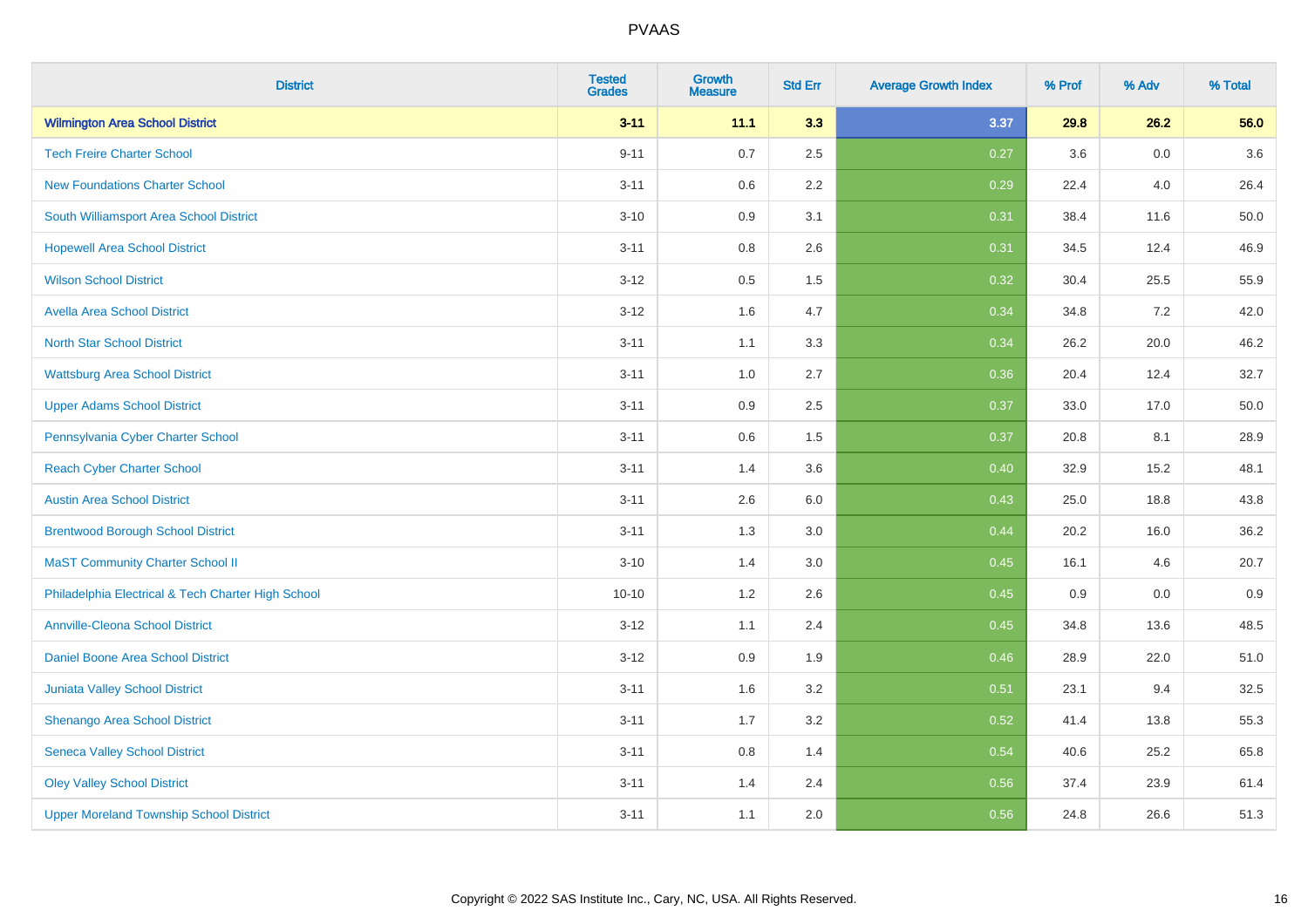| <b>District</b>                          | <b>Tested</b><br><b>Grades</b> | <b>Growth</b><br><b>Measure</b> | <b>Std Err</b> | <b>Average Growth Index</b> | % Prof | % Adv | % Total |
|------------------------------------------|--------------------------------|---------------------------------|----------------|-----------------------------|--------|-------|---------|
| <b>Wilmington Area School District</b>   | $3 - 11$                       | 11.1                            | 3.3            | 3.37                        | 29.8   | 26.2  | 56.0    |
| <b>Abington School District</b>          | $3 - 10$                       | 0.9                             | 1.6            | 0.57                        | 29.7   | 28.7  | 58.4    |
| <b>Sullivan County School District</b>   | $3 - 10$                       | 2.5                             | 4.3            | 0.58                        | 43.6   | 7.7   | 51.3    |
| <b>Bethlehem-Center School District</b>  | $3 - 10$                       | 2.1                             | 3.5            | 0.59                        | 32.3   | 4.6   | 36.9    |
| <b>Bensalem Township School District</b> | $3 - 11$                       | 1.0                             | 1.6            | 0.63                        | 24.3   | 10.7  | 34.9    |
| <b>Belmont Charter School</b>            | $3 - 10$                       | 2.2                             | 3.4            | 0.64                        | 5.3    | 1.8   | 7.0     |
| Mastery Charter School - Pickett Campus  | $6 - 10$                       | 2.7                             | 4.2            | 0.65                        | 20.6   | 0.0   | 20.6    |
| <b>Union School District</b>             | $3 - 12$                       | 2.5                             | 3.7            | 0.69                        | 17.9   | 10.4  | 28.4    |
| <b>Springfield School District</b>       | $3 - 11$                       | 1.2                             | 1.7            | 0.69                        | 31.8   | 25.2  | 56.9    |
| <b>Williams Valley School District</b>   | $3 - 11$                       | 2.6                             | 3.7            | 0.69                        | 17.0   | 5.1   | 22.0    |
| <b>Mercer Area School District</b>       | $3 - 11$                       | 2.2                             | 3.1            | 0.70                        | 24.4   | 11.8  | 36.2    |
| <b>Forest Hills School District</b>      | $3 - 11$                       | 1.8                             | 2.5            | 0.71                        | 28.8   | 10.3  | 39.1    |
| <b>Tunkhannock Area School District</b>  | $3 - 11$                       | 1.4                             | 2.0            | 0.71                        | 29.8   | 18.1  | 47.9    |
| <b>School Lane Charter School</b>        | $3 - 11$                       | 2.6                             | 3.6            | 0.72                        | 23.1   | 18.7  | 41.8    |
| <b>Lewisburg Area School District</b>    | $3 - 11$                       | 1.7                             | 2.4            | 0.72                        | 35.9   | 35.9  | 71.8    |
| Penn-Delco School District               | $3 - 11$                       | 1.3                             | 1.8            | 0.75                        | 26.5   | 12.6  | 39.1    |
| North Clarion County School District     | $3 - 12$                       | 3.4                             | 4.1            | 0.83                        | 45.0   | 18.8  | 63.8    |
| <b>Moon Area School District</b>         | $3 - 11$                       | 1.5                             | 1.8            | 0.86                        | 34.5   | 25.5  | 60.0    |
| <b>Blackhawk School District</b>         | $3 - 11$                       | 2.0                             | 2.3            | 0.87                        | 34.6   | 20.7  | 55.3    |
| Aspira Bilingual Cyber Charter School    | $3 - 11$                       | 5.1                             | 5.8            | 0.87                        | 4.8    | 0.0   | 4.8     |
| Hope For Hyndman Charter School          | $3 - 11$                       | 5.1                             | 5.8            | 0.88                        | 14.3   | 7.1   | 21.4    |
| <b>Pottstown School District</b>         | $3-12$                         | 2.0                             | 2.2            | 0.88                        | 19.4   | 6.2   | 25.6    |
| <b>Clarion Area School District</b>      | $3 - 11$                       | 3.2                             | 3.7            | 0.88                        | 31.7   | 13.3  | 45.0    |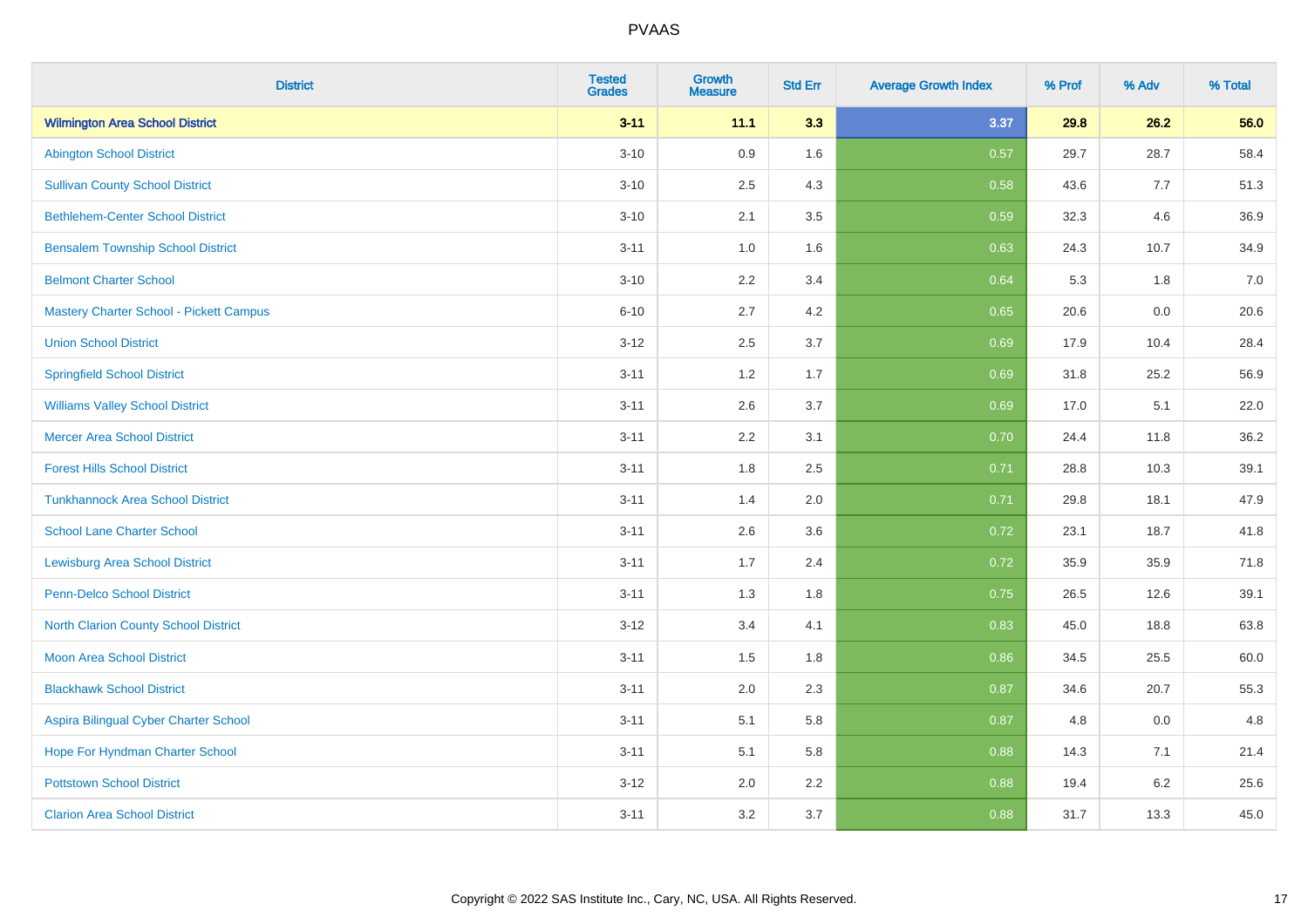| <b>District</b>                                 | <b>Tested</b><br><b>Grades</b> | <b>Growth</b><br><b>Measure</b> | <b>Std Err</b> | <b>Average Growth Index</b> | % Prof  | % Adv | % Total |
|-------------------------------------------------|--------------------------------|---------------------------------|----------------|-----------------------------|---------|-------|---------|
| <b>Wilmington Area School District</b>          | $3 - 11$                       | 11.1                            | 3.3            | 3.37                        | 29.8    | 26.2  | 56.0    |
| <b>Eastern Lancaster County School District</b> | $3 - 12$                       | 2.9                             | 3.2            | 0.91                        | 35.2    | 36.4  | 71.6    |
| <b>Centennial School District</b>               | $3 - 10$                       | 1.5                             | 1.5            | 0.98                        | 23.6    | 12.4  | 36.0    |
| West Jefferson Hills School District            | $3 - 11$                       | 1.9                             | 1.9            | 0.99                        | 34.8    | 27.3  | 62.1    |
| <b>Galeton Area School District</b>             | $3 - 11$                       | 5.4                             | 5.4            | $1.01$                      | 33.3    | 22.2  | 55.6    |
| Esperanza Academy Charter School                | $4 - 11$                       | 2.1                             | 2.1            | 1.01                        | 14.2    | 3.6   | 17.8    |
| <b>Brownsville Area School District</b>         | $3-12$                         | 3.9                             | 3.8            | 1.04                        | 22.0    | 8.5   | 30.5    |
| <b>Sharpsville Area School District</b>         | $3 - 11$                       | 3.8                             | 3.7            | 1.04                        | 41.1    | 23.2  | 64.3    |
| <b>Bermudian Springs School District</b>        | $3 - 11$                       | 2.5                             | 2.4            | 1.05                        | 31.8    | 23.5  | 55.3    |
| <b>Haverford Township School District</b>       | $3 - 11$                       | 1.4                             | 1.4            | 1.05                        | 36.7    | 26.3  | 63.0    |
| <b>Athens Area School District</b>              | $3 - 11$                       | 2.6                             | 2.3            | 1.11                        | 34.9    | 12.3  | 47.3    |
| <b>Southeast Delco School District</b>          | $3 - 10$                       | 3.9                             | 3.5            | 1.12                        | 18.6    | 3.4   | 22.0    |
| Esperanza Cyber Charter School                  | $3 - 11$                       | 7.1                             | 6.1            | 1.15                        | $8.8\,$ | 2.9   | 11.8    |
| People For People Charter School                | $3-12$                         | 6.4                             | 5.6            | 1.15                        | 2.4     | 0.0   | 2.4     |
| <b>Newport School District</b>                  | $3 - 12$                       | 3.8                             | 3.3            | $1.17$                      | 38.8    | 10.4  | 49.2    |
| <b>Solanco School District</b>                  | $3 - 11$                       | 2.2                             | 1.8            | 1.18                        | 27.2    | 15.0  | 42.3    |
| <b>Upper Dublin School District</b>             | $3-12$                         | 2.1                             | 1.8            | 1.19                        | 34.7    | 30.0  | 64.7    |
| <b>Bellwood-Antis School District</b>           | $3 - 10$                       | 3.5                             | 2.8            | 1.24                        | 40.9    | 19.4  | 60.2    |
| <b>Bloomsburg Area School District</b>          | $3 - 10$                       | 4.3                             | 3.4            | 1.26                        | 36.5    | 20.6  | 57.1    |
| Johnsonburg Area School District                | $3 - 11$                       | 5.0                             | 3.9            | 1.27                        | 35.5    | 11.8  | 47.4    |
| <b>Purchase Line School District</b>            | $3 - 12$                       | 4.3                             | 3.3            | 1.30                        | 32.3    | 9.0   | 41.4    |
| Pennsylvania Virtual Charter School             | $3 - 11$                       | 4.4                             | 3.4            | 1.31                        | 29.8    | 21.2  | 51.0    |
| <b>Ringgold School District</b>                 | $3 - 11$                       | 2.9                             | 2.2            | 1.32                        | 23.8    | 13.3  | 37.1    |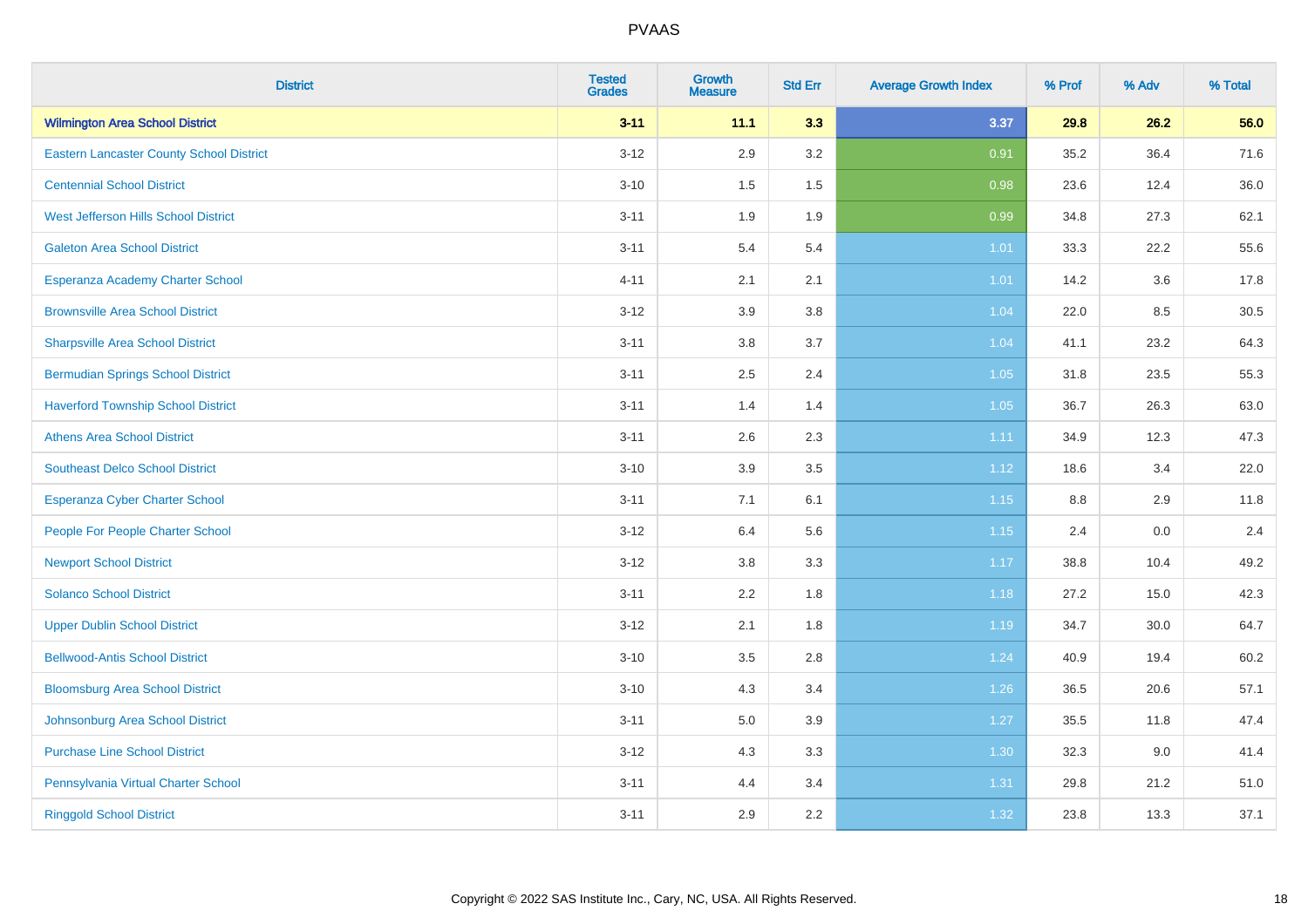| <b>District</b>                                | <b>Tested</b><br><b>Grades</b> | <b>Growth</b><br><b>Measure</b> | <b>Std Err</b> | <b>Average Growth Index</b> | % Prof | % Adv | % Total |
|------------------------------------------------|--------------------------------|---------------------------------|----------------|-----------------------------|--------|-------|---------|
| <b>Wilmington Area School District</b>         | $3 - 11$                       | 11.1                            | 3.3            | 3.37                        | 29.8   | 26.2  | 56.0    |
| <b>Keystone School District</b>                | $3 - 11$                       | 7.8                             | 5.7            | 1.37                        | 35.0   | 45.0  | 80.0    |
| Philipsburg-Osceola Area School District       | $3 - 11$                       | 4.1                             | 3.0            | 1.37                        | 22.5   | 16.2  | 38.8    |
| <b>Chestnut Ridge School District</b>          | $3 - 12$                       | 4.0                             | 2.9            | 1.38                        | 33.2   | 11.0  | 44.2    |
| <b>Conemaugh Township Area School District</b> | $3 - 12$                       | 4.8                             | 3.5            | 1.39                        | 30.9   | 27.8  | 58.8    |
| <b>Western Wayne School District</b>           | $3 - 11$                       | 3.6                             | 2.6            | 1.39                        | 30.8   | 16.2  | 47.0    |
| <b>Mastery Charter School - Thomas Campus</b>  | $3 - 10$                       | 7.9                             | 5.7            | 1.39                        | 12.5   | 0.0   | 12.5    |
| <b>Midd-West School District</b>               | $3 - 11$                       | 3.6                             | 2.6            | 1.42                        | 28.6   | 25.0  | 53.6    |
| <b>Conestoga Valley School District</b>        | $3 - 11$                       | 2.4                             | 1.7            | 1.43                        | 35.0   | 23.5  | 58.5    |
| Susquehanna Township School District           | $3 - 12$                       | 3.9                             | 2.7            | 1.45                        | 19.0   | 13.1  | 32.0    |
| <b>Northern Potter School District</b>         | $3 - 12$                       | $6.8\,$                         | 4.6            | 1.48                        | 30.6   | 11.1  | 41.7    |
| South Western School District                  | $3 - 12$                       | 2.5                             | 1.7            | 1.48                        | 36.2   | 19.7  | 55.9    |
| <b>Smethport Area School District</b>          | $3 - 12$                       | 5.8                             | 3.8            | 1.52                        | 24.6   | 20.0  | 44.6    |
| <b>Gateway School District</b>                 | $3 - 11$                       | 3.1                             | 2.0            | 1.55                        | 35.7   | 18.5  | 54.2    |
| <b>Fort Leboeuf School District</b>            | $3 - 11$                       | 3.5                             | 2.2            | 1.58                        | 32.0   | 16.8  | 48.8    |
| <b>Salisbury Township School District</b>      | $3 - 11$                       | 5.8                             | 3.6            | 1.62                        | 24.4   | 12.6  | 37.0    |
| <b>Halifax Area School District</b>            | $3 - 11$                       | 5.8                             | 3.5            | 1.64                        | 32.1   | 18.9  | 50.9    |
| Dr Robert Ketterer Charter School Inc          | $6 - 12$                       | 7.1                             | 4.3            | 1.66                        | 7.3    | 1.7   | 9.0     |
| <b>Waynesboro Area School District</b>         | $3 - 12$                       | 3.0                             | 1.8            | 1.67                        | 26.0   | 23.5  | 49.5    |
| <b>West Shore School District</b>              | $3 - 12$                       | 2.2                             | 1.3            | 1.68                        | 31.8   | 15.2  | 47.1    |
| <b>Penn-Trafford School District</b>           | $3 - 11$                       | 2.9                             | 1.8            | 1.68                        | 46.3   | 26.2  | 72.5    |
| <b>Port Allegany School District</b>           | $3 - 11$                       | 6.5                             | 3.7            | 1.74                        | 26.4   | 11.3  | 37.7    |
| Multicultural Academy Charter School           | $9 - 11$                       | 6.0                             | 3.4            | 1.77                        | 12.3   | 0.0   | 12.3    |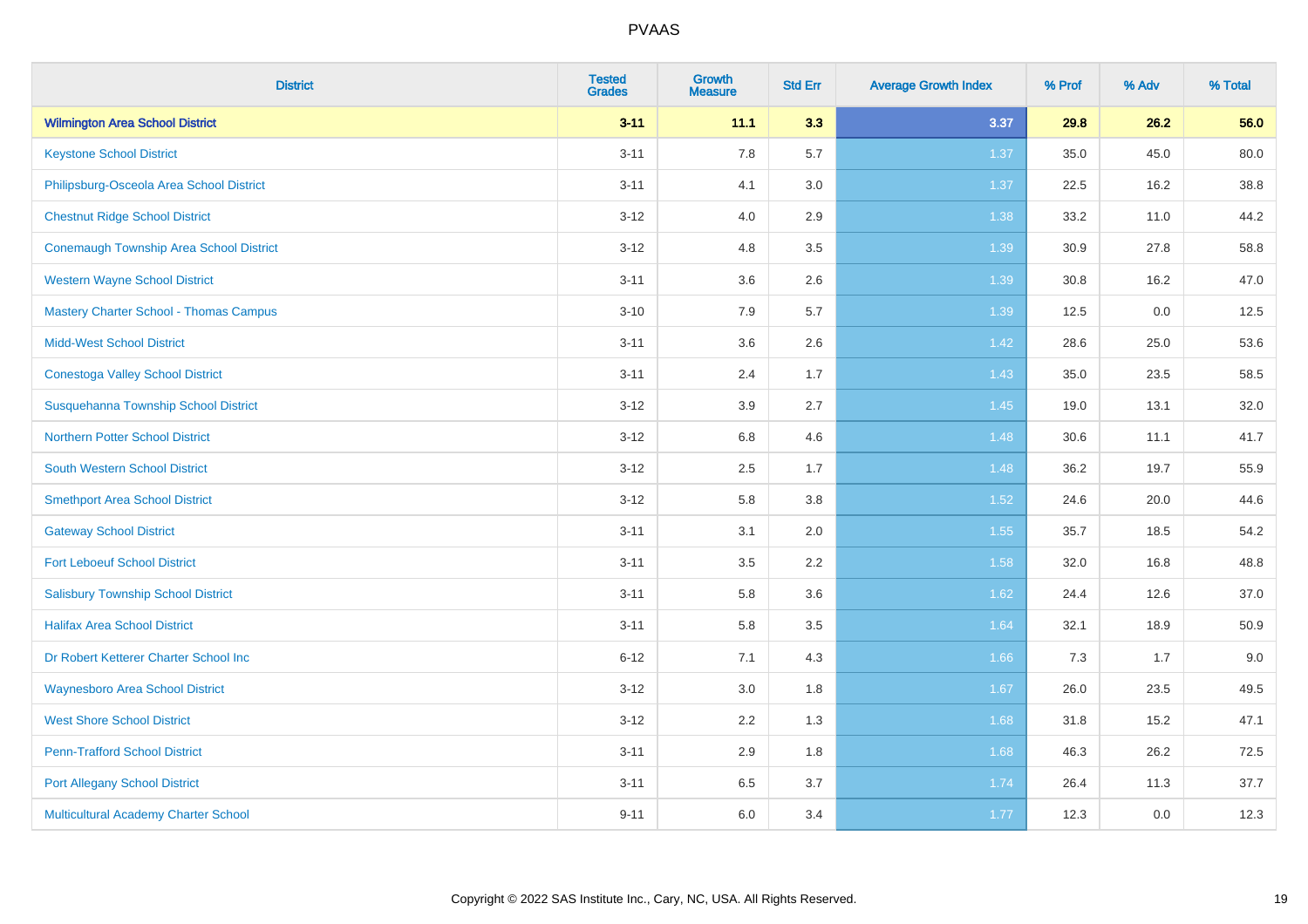| <b>District</b>                                | <b>Tested</b><br><b>Grades</b> | <b>Growth</b><br><b>Measure</b> | <b>Std Err</b> | <b>Average Growth Index</b> | % Prof | % Adv | % Total |
|------------------------------------------------|--------------------------------|---------------------------------|----------------|-----------------------------|--------|-------|---------|
| <b>Wilmington Area School District</b>         | $3 - 11$                       | 11.1                            | 3.3            | 3.37                        | 29.8   | 26.2  | 56.0    |
| <b>Wyalusing Area School District</b>          | $3 - 12$                       | 5.7                             | 3.2            | 1.78                        | 38.6   | 12.9  | 51.4    |
| Leechburg Area School District                 | $3 - 11$                       | 7.0                             | 3.9            | 1.79                        | 37.7   | 4.9   | 42.6    |
| Mt Lebanon School District                     | $3 - 11$                       | 2.4                             | 1.3            | 1.79                        | 39.3   | 37.4  | 76.8    |
| <b>Sayre Area School District</b>              | $3 - 11$                       | 5.8                             | 3.2            | 1.81                        | 30.3   | 21.0  | 51.3    |
| <b>Perkiomen Valley School District</b>        | $3 - 11$                       | 2.7                             | 1.5            | 1.83                        | 35.0   | 25.3  | 60.3    |
| <b>Central Valley School District</b>          | $3 - 10$                       | 4.7                             | 2.6            | 1.83                        | 37.8   | 18.5  | 56.3    |
| <b>Eastern Lebanon County School District</b>  | $3 - 11$                       | 4.0                             | 2.1            | 1.89                        | 23.5   | 11.5  | 35.0    |
| <b>United School District</b>                  | $3 - 11$                       | 6.3                             | 3.3            | 1.89                        | 38.8   | 16.3  | 55.0    |
| <b>Spring Grove Area School District</b>       | $3 - 11$                       | 3.9                             | 2.0            | 1.90                        | 30.0   | 23.0  | 53.0    |
| <b>Oswayo Valley School District</b>           | $3 - 12$                       | 9.9                             | 5.1            | 1.93                        | 26.5   | 44.1  | 70.6    |
| South Middleton School District                | $3 - 11$                       | 4.4                             | 2.2            | 1.95                        | 31.1   | 16.4  | 47.5    |
| Pennsylvania Distance Learning Charter School  | $3 - 12$                       | $6.8\,$                         | 3.4            | 1.99                        | 19.8   | 6.2   | 25.9    |
| <b>Benton Area School District</b>             | $3 - 10$                       | 8.1                             | 4.0            | 2.01                        | 35.7   | 28.6  | 64.3    |
| <b>Keystone Central School District</b>        | $3 - 11$                       | 3.6                             | 1.8            | 2.04                        | 27.1   | 14.6  | 41.8    |
| Northampton Area School District               | $3 - 11$                       | 3.2                             | 1.5            | 2.05                        | 29.8   | 17.9  | 47.7    |
| Northeastern York School District              | $3 - 11$                       | $3.8\,$                         | 1.8            | 2.11                        | 32.7   | 21.0  | 53.7    |
| <b>Muncy School District</b>                   | $3 - 11$                       | 6.9                             | 3.3            | 2.12                        | 37.6   | 18.8  | 56.4    |
| <b>Mckeesport Area School District</b>         | $3 - 12$                       | 4.6                             | 2.2            | 2.14                        | 21.1   | 4.4   | 25.5    |
| <b>Brookville Area School District</b>         | $3 - 11$                       | $6.8\,$                         | 3.1            | 2.19                        | 46.1   | 14.6  | 60.7    |
| <b>Mastery Charter School - Hardy Williams</b> | $3 - 11$                       | 6.6                             | 3.0            | 2.21                        | 24.7   | 1.2   | 25.9    |
| <b>Blue Ridge School District</b>              | $3 - 11$                       | 8.3                             | 3.7            | 2.24                        | 29.6   | 9.3   | 38.9    |
| <b>Wallingford-Swarthmore School District</b>  | $3 - 10$                       | 5.0                             | 2.2            | 2.25                        | 33.3   | 37.1  | 70.4    |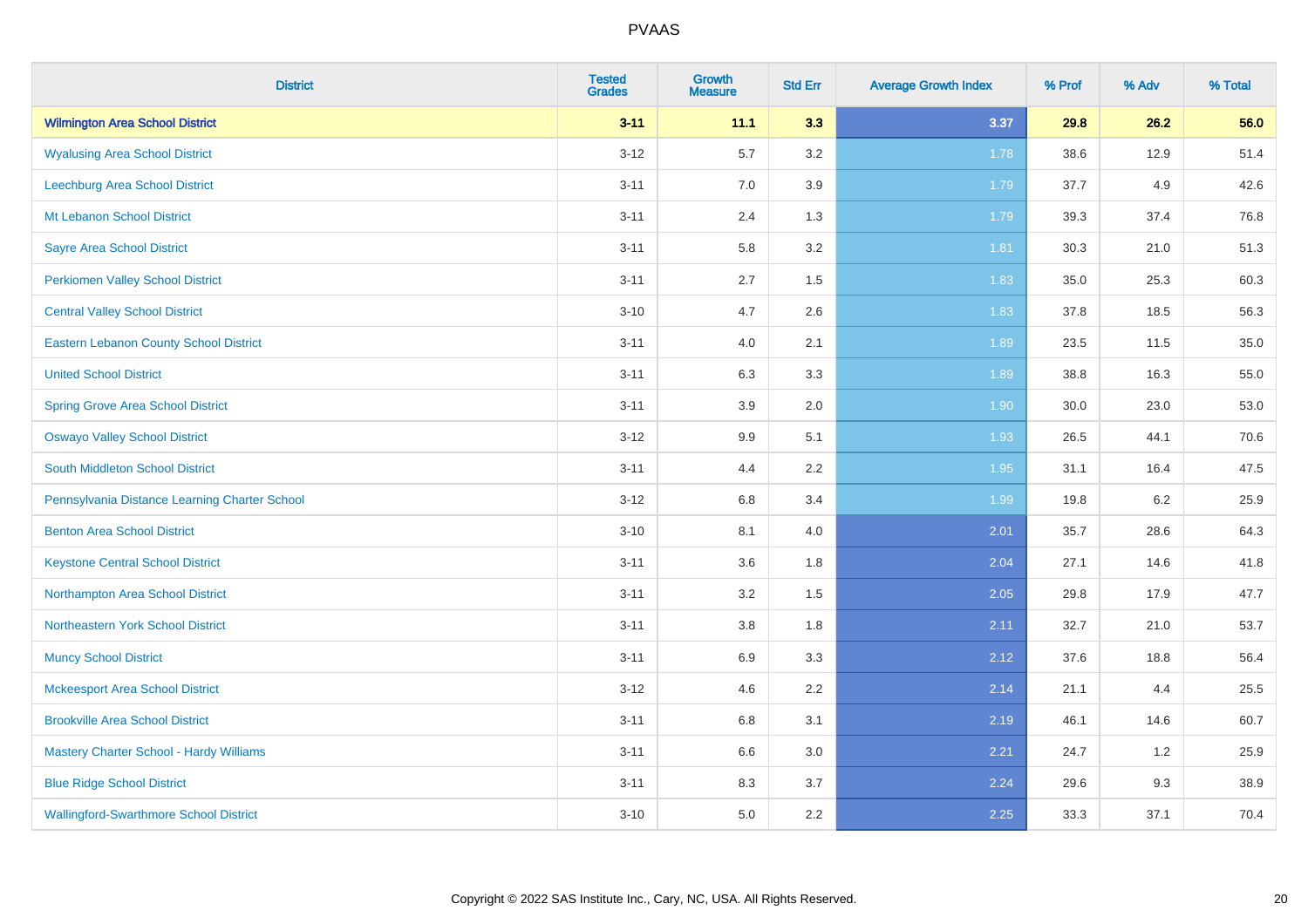| <b>District</b>                                    | <b>Tested</b><br><b>Grades</b> | <b>Growth</b><br><b>Measure</b> | <b>Std Err</b> | <b>Average Growth Index</b> | % Prof | % Adv | % Total |
|----------------------------------------------------|--------------------------------|---------------------------------|----------------|-----------------------------|--------|-------|---------|
| <b>Wilmington Area School District</b>             | $3 - 11$                       | 11.1                            | 3.3            | 3.37                        | 29.8   | 26.2  | 56.0    |
| <b>Glendale School District</b>                    | $3 - 10$                       | 7.9                             | 3.5            | 2.25                        | 42.6   | 9.3   | 51.8    |
| <b>East Pennsboro Area School District</b>         | $3 - 11$                       | 4.8                             | 2.1            | 2.26                        | 36.8   | 16.9  | 53.7    |
| <b>Brandywine Heights Area School District</b>     | $3 - 11$                       | 5.8                             | 2.6            | 2.27                        | 27.7   | 28.6  | 56.2    |
| Huntingdon Area School District                    | $3 - 11$                       | 5.8                             | 2.6            | 2.28                        | 27.8   | 17.4  | 45.2    |
| <b>Red Lion Area School District</b>               | $3 - 11$                       | 4.5                             | 1.9            | 2.31                        | 32.3   | 21.5  | 53.8    |
| <b>Bentworth School District</b>                   | $3 - 11$                       | 7.0                             | 3.0            | 2.36                        | 26.6   | 17.0  | 43.6    |
| Northern Lehigh School District                    | $3 - 12$                       | 6.1                             | 2.5            | 2.42                        | 21.4   | 18.0  | 39.3    |
| <b>Homer-Center School District</b>                | $3 - 11$                       | 8.8                             | 3.5            | 2.53                        | 38.0   | 17.7  | 55.8    |
| Northern Tioga School District                     | $3 - 12$                       | 6.8                             | 2.6            | 2.64                        | 25.0   | 16.9  | 41.9    |
| <b>Palisades School District</b>                   | $3 - 11$                       | 7.7                             | 2.9            | 2.66                        | 27.8   | 20.3  | 48.1    |
| <b>Commonwealth Charter Academy Charter School</b> | $3 - 10$                       | 4.2                             | 1.6            | 2.68                        | 27.0   | 15.6  | 42.5    |
| <b>Bedford Area School District</b>                | $3 - 11$                       | 6.4                             | 2.4            | 2.68                        | 31.0   | 20.6  | 51.6    |
| Saint Marys Area School District                   | $3 - 11$                       | $6.0\,$                         | 2.2            | 2.69                        | 35.4   | 18.3  | 53.7    |
| <b>Crawford Central School District</b>            | $3 - 11$                       | 5.7                             | 2.1            | 2.71                        | 26.4   | 15.8  | 42.1    |
| <b>Tamaqua Area School District</b>                | $3 - 12$                       | 6.5                             | 2.4            | 2.72                        | 34.3   | 17.5  | 51.8    |
| <b>Donegal School District</b>                     | $3 - 12$                       | 5.9                             | 2.2            | 2.72                        | 34.1   | 23.1  | 57.2    |
| <b>Great Valley School District</b>                | $3 - 11$                       | 5.4                             | 2.0            | 2.77                        | 33.8   | 33.5  | 67.3    |
| <b>South Butler County School District</b>         | $3 - 10$                       | 6.3                             | 2.2            | 2.80                        | 37.8   | 19.2  | 57.0    |
| <b>Canton Area School District</b>                 | $3 - 11$                       | 8.4                             | 2.9            | 2.92                        | 13.8   | 23.0  | 36.8    |
| <b>Bald Eagle Area School District</b>             | $3 - 11$                       | 7.6                             | 2.5            | 3.00                        | 31.6   | 15.6  | 47.3    |
| <b>Line Mountain School District</b>               | $3 - 11$                       | 11.7                            | 3.9            | 3.01                        | 40.4   | 42.3  | 82.7    |
| <b>Lower Dauphin School District</b>               | $3 - 11$                       | 5.3                             | 1.8            | 3.03                        | 30.6   | 26.8  | 57.5    |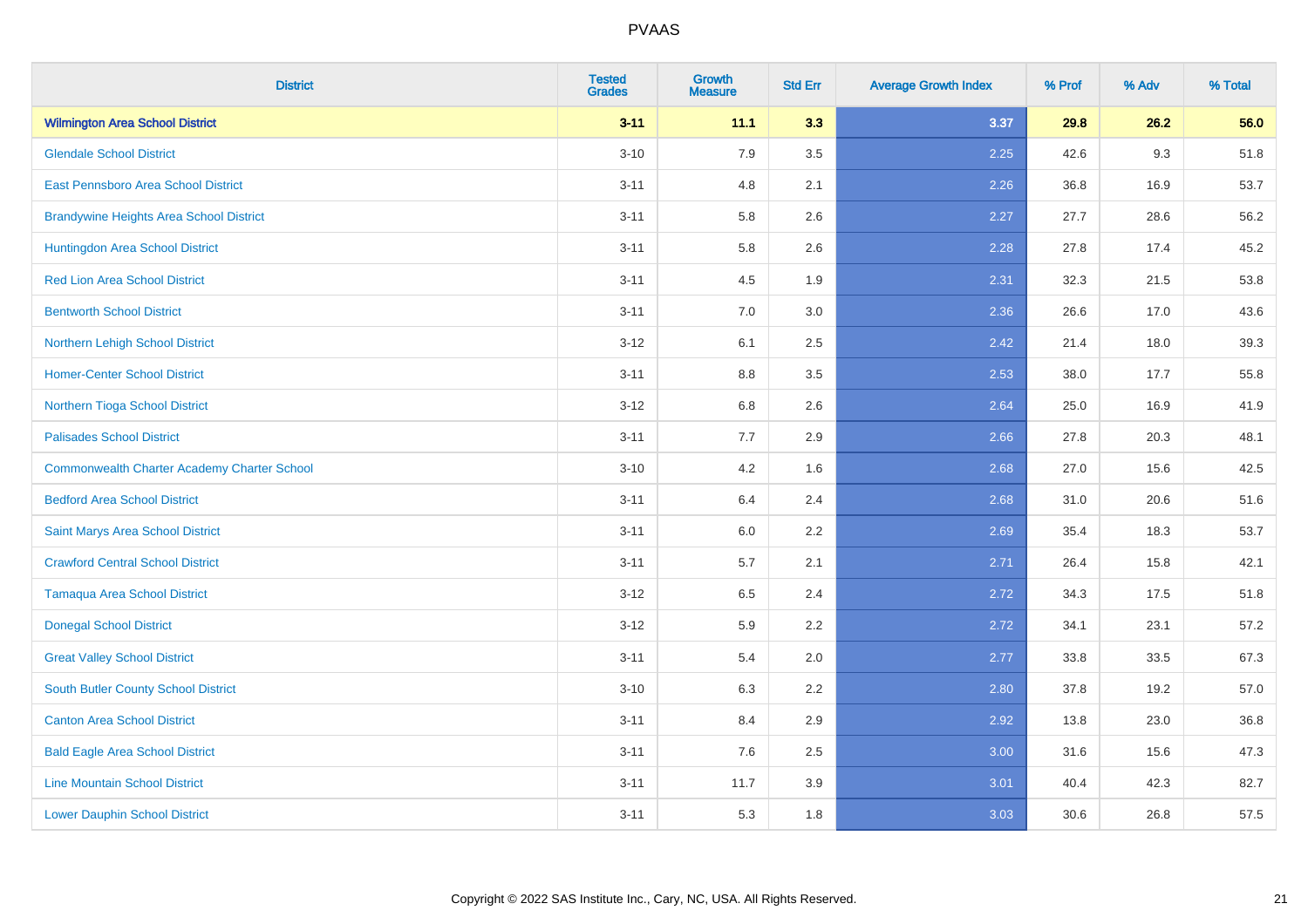| <b>District</b>                                 | <b>Tested</b><br><b>Grades</b> | <b>Growth</b><br><b>Measure</b> | <b>Std Err</b> | <b>Average Growth Index</b> | % Prof | % Adv | % Total |
|-------------------------------------------------|--------------------------------|---------------------------------|----------------|-----------------------------|--------|-------|---------|
| <b>Wilmington Area School District</b>          | $3 - 11$                       | 11.1                            | 3.3            | 3.37                        | 29.8   | 26.2  | 56.0    |
| <b>Allegheny-Clarion Valley School District</b> | $3 - 10$                       | 12.3                            | 4.1            | 3.03                        | 33.3   | 19.0  | 52.4    |
| <b>Upper Perkiomen School District</b>          | $3 - 11$                       | 5.7                             | 1.9            | 3.04                        | 25.4   | 19.9  | 45.4    |
| <b>Kane Area School District</b>                | $3 - 10$                       | 8.8                             | 2.9            | 3.07                        | 31.4   | 19.8  | 51.2    |
| Capital Area School for the Arts Charter School | $9 - 11$                       | 14.2                            | 4.5            | 3.13                        | 27.5   | 30.0  | 57.5    |
| <b>Greenwood School District</b>                | $3 - 11$                       | 11.3                            | 3.6            | 3.14                        | 31.2   | 32.8  | 63.9    |
| 21st Century Cyber Charter School               | $6 - 12$                       | 6.6                             | 2.1            | 3.16                        | 29.0   | 21.8  | 50.8    |
| <b>Avon Grove Charter School</b>                | $3 - 11$                       | 9.8                             | 3.1            | 3.18                        | 32.4   | 26.0  | 58.4    |
| <b>Apollo-Ridge School District</b>             | $3 - 12$                       | 9.5                             | 3.0            | 3.23                        | 34.0   | 9.4   | 43.4    |
| <b>Penncrest School District</b>                | $3 - 11$                       | 6.0                             | 1.9            | 3.24                        | 31.1   | 16.9  | 48.0    |
| <b>Upper Dauphin Area School District</b>       | $3 - 11$                       | 16.5                            | 5.1            | 3.26                        | 37.5   | 26.8  | 64.3    |
| <b>Steel Valley School District</b>             | $3 - 11$                       | 11.1                            | 3.3            | 3.33                        | 34.8   | 10.1  | 44.9    |
| South Fayette Township School District          | $3 - 11$                       | 6.0                             | 1.8            | 3.33                        | 32.2   | 38.3  | 70.5    |
| <b>Bellefonte Area School District</b>          | $3 - 11$                       | 6.7                             | 2.0            | 3.34                        | 28.8   | 21.5  | 50.2    |
| <b>Conrad Weiser Area School District</b>       | $3 - 11$                       | 7.1                             | 2.1            | 3.34                        | 28.2   | 14.4  | 42.6    |
| <b>Kutztown Area School District</b>            | $3 - 12$                       | 9.3                             | 2.8            | 3.34                        | 38.5   | 14.6  | 53.2    |
| <b>Wilmington Area School District</b>          | $3 - 11$                       | 11.1                            | 3.3            | 3.37                        | 29.8   | 26.2  | 56.0    |
| <b>Fairview School District</b>                 | $3 - 11$                       | 8.3                             | 2.4            | 3.43                        | 41.9   | 34.9  | 76.7    |
| <b>Mars Area School District</b>                | $3 - 10$                       | 6.6                             | 1.9            | 3.45                        | 36.7   | 32.4  | 69.1    |
| <b>North Pocono School District</b>             | $3 - 11$                       | 13.1                            | 3.7            | 3.54                        | 31.4   | 33.3  | 64.7    |
| <b>York Suburban School District</b>            | $3 - 11$                       | 7.4                             | 2.1            | 3.55                        | 24.9   | 31.2  | 56.1    |
| Oil City Area School District                   | $3 - 11$                       | 8.6                             | 2.4            | 3.56                        | 29.1   | 13.1  | 42.2    |
| <b>Tredyffrin-Easttown School District</b>      | $3 - 10$                       | 8.7                             | 2.4            | 3.57                        | 35.2   | 35.8  | 71.0    |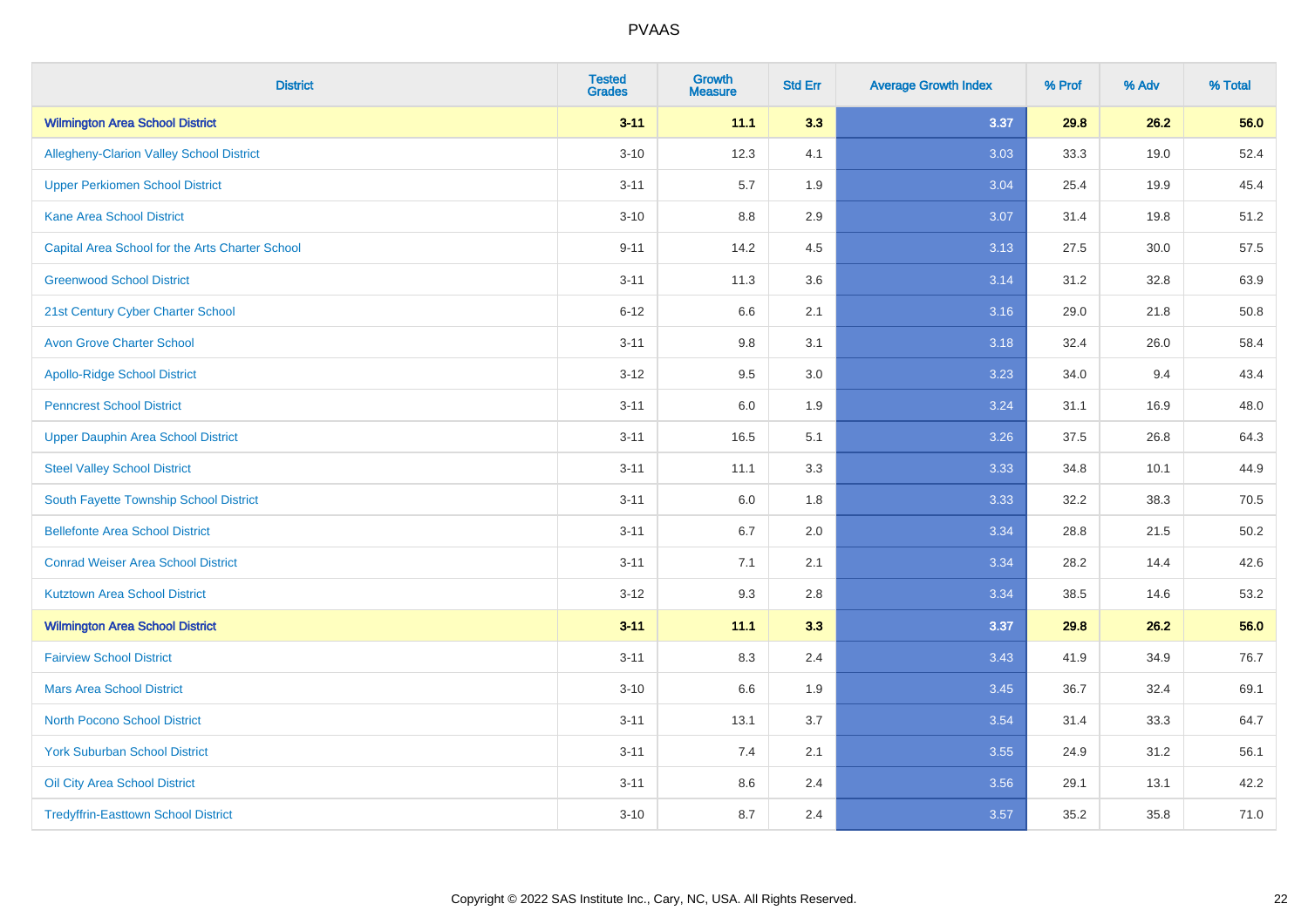| <b>District</b>                           | <b>Tested</b><br><b>Grades</b> | <b>Growth</b><br><b>Measure</b> | <b>Std Err</b> | <b>Average Growth Index</b> | % Prof | % Adv   | % Total |
|-------------------------------------------|--------------------------------|---------------------------------|----------------|-----------------------------|--------|---------|---------|
| <b>Wilmington Area School District</b>    | $3 - 11$                       | 11.1                            | 3.3            | 3.37                        | 29.8   | 26.2    | 56.0    |
| <b>William Penn School District</b>       | $3 - 12$                       | 7.0                             | 1.9            | 3.61                        | 14.0   | $7.2\,$ | 21.3    |
| <b>Reading School District</b>            | $3 - 11$                       | 4.3                             | 1.2            | 3.71                        | 16.8   | $6.0\,$ | 22.8    |
| <b>Spring Cove School District</b>        | $3 - 11$                       | 9.1                             | 2.4            | 3.77                        | 31.8   | 25.4    | 57.1    |
| <b>Dover Area School District</b>         | $3 - 12$                       | 7.1                             | 1.9            | 3.78                        | 33.0   | 18.7    | 51.7    |
| <b>Hampton Township School District</b>   | $3 - 11$                       | 7.4                             | 2.0            | 3.79                        | 37.9   | 39.2    | 77.0    |
| <b>Juniata County School District</b>     | $3 - 12$                       | 7.7                             | 2.0            | 3.81                        | 22.9   | 18.9    | 41.8    |
| <b>Hazleton Area School District</b>      | $3 - 11$                       | 6.0                             | 1.6            | 3.85                        | 20.5   | 9.0     | 29.5    |
| <b>Warrior Run School District</b>        | $3 - 11$                       | 10.5                            | 2.7            | 3.86                        | 34.1   | 16.8    | 50.9    |
| <b>Dallas School District</b>             | $3 - 11$                       | 8.1                             | 2.1            | 3.87                        | 32.4   | 22.4    | 54.8    |
| <b>Phoenixville Area School District</b>  | $3 - 11$                       | 7.3                             | 1.8            | 3.96                        | 32.3   | 27.6    | 59.8    |
| Abington Heights School District          | $3 - 11$                       | 6.7                             | 1.7            | 4.00                        | 33.8   | 31.7    | 65.5    |
| <b>Radnor Township School District</b>    | $3 - 12$                       | $7.5\,$                         | 1.9            | 4.03                        | 33.0   | 38.3    | 71.3    |
| Downingtown Area School District          | $3 - 11$                       | 4.4                             | 1.1            | 4.06                        | 30.1   | 32.0    | 62.2    |
| <b>Ephrata Area School District</b>       | $3 - 11$                       | 6.8                             | 1.7            | 4.08                        | 31.6   | 17.1    | 48.8    |
| <b>Valley View School District</b>        | $3 - 11$                       | 9.3                             | 2.2            | 4.18                        | 26.6   | 23.1    | 49.7    |
| <b>Elizabethtown Area School District</b> | $3 - 12$                       | 7.1                             | 1.7            | 4.19                        | 36.4   | 27.6    | 64.0    |
| <b>Laurel School District</b>             | $3 - 11$                       | 13.0                            | 3.1            | 4.19                        | 30.3   | 15.7    | 46.1    |
| Pennsylvania Leadership Charter School    | $3 - 11$                       | 8.0                             | 1.9            | 4.22                        | 33.1   | 27.8    | 60.9    |
| <b>Wallenpaupack Area School District</b> | $3 - 11$                       | 8.8                             | 2.1            | 4.28                        | 28.5   | 18.9    | 47.4    |
| Maritime Academy Charter School           | $3 - 10$                       | 13.2                            | 3.1            | 4.29                        | 24.0   | 1.3     | 25.3    |
| <b>Coudersport Area School District</b>   | $3 - 11$                       | 14.8                            | 3.4            | 4.33                        | 34.7   | 28.0    | 62.7    |
| <b>West Allegheny School District</b>     | $3 - 12$                       | 8.6                             | 2.0            | 4.34                        | 37.3   | 27.2    | 64.5    |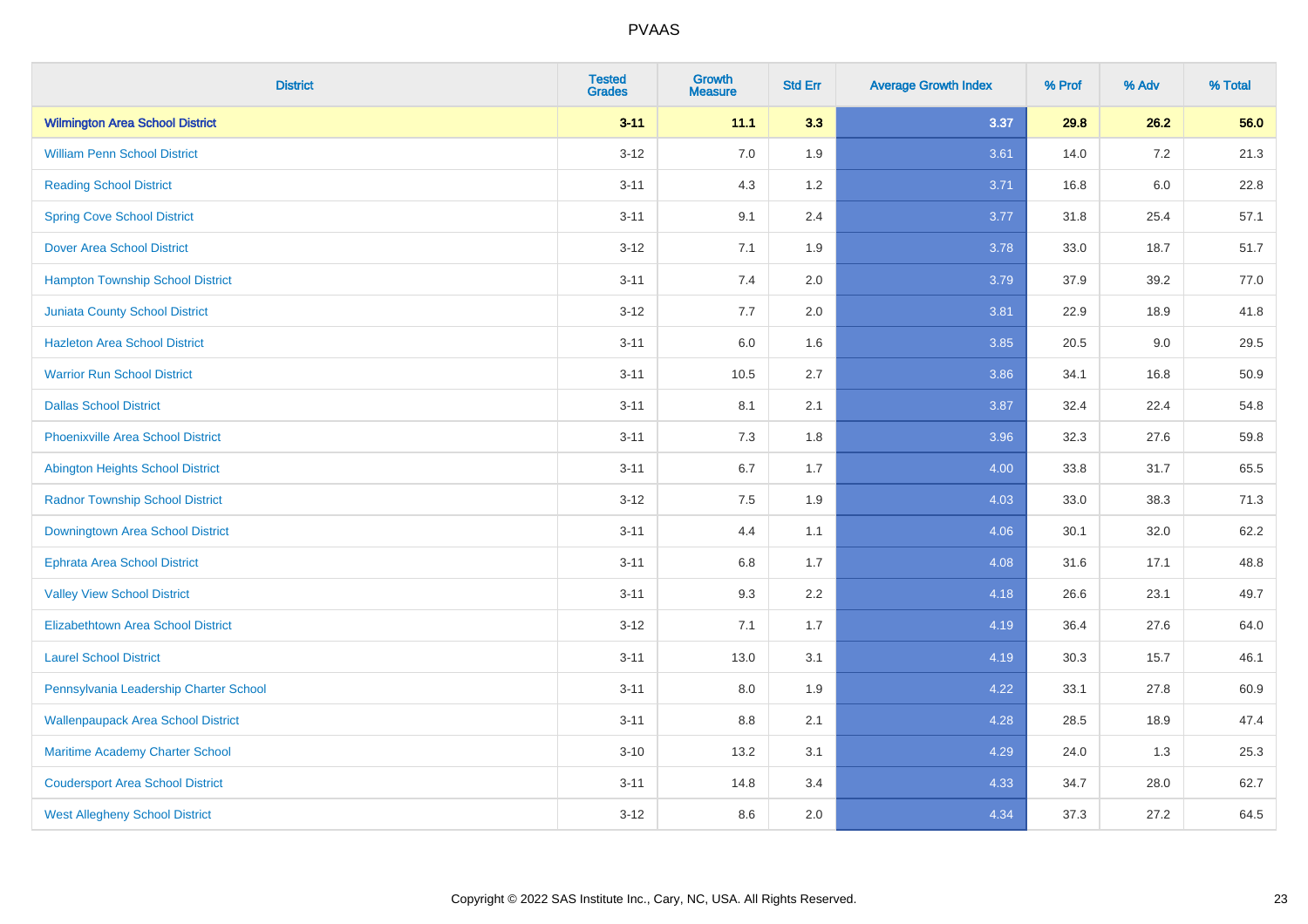| <b>District</b>                                | <b>Tested</b><br><b>Grades</b> | <b>Growth</b><br><b>Measure</b> | <b>Std Err</b> | <b>Average Growth Index</b> | % Prof | % Adv | % Total |
|------------------------------------------------|--------------------------------|---------------------------------|----------------|-----------------------------|--------|-------|---------|
| <b>Wilmington Area School District</b>         | $3 - 11$                       | 11.1                            | 3.3            | 3.37                        | 29.8   | 26.2  | 56.0    |
| <b>Lower Moreland Township School District</b> | $3 - 11$                       | 8.7                             | 2.0            | 4.35                        | 38.2   | 33.2  | 71.4    |
| <b>Pennsbury School District</b>               | $3 - 11$                       | 5.6                             | 1.3            | 4.38                        | 37.7   | 27.7  | 65.4    |
| <b>Montrose Area School District</b>           | $3 - 10$                       | 12.3                            | 2.8            | 4.41                        | 37.8   | 28.9  | 66.7    |
| <b>Conewago Valley School District</b>         | $3 - 12$                       | 7.6                             | 1.7            | 4.46                        | 41.3   | 19.4  | 60.6    |
| Northern York County School District           | $3 - 11$                       | 8.4                             | 1.8            | 4.63                        | 24.3   | 23.1  | 47.4    |
| <b>Stroudsburg Area School District</b>        | $3 - 11$                       | 7.5                             | 1.6            | 4.70                        | 30.4   | 18.3  | 48.7    |
| <b>West Perry School District</b>              | $3 - 11$                       | 11.0                            | 2.3            | 4.76                        | 26.9   | 20.5  | 47.4    |
| <b>Lakeland School District</b>                | $3 - 11$                       | 13.3                            | 2.8            | 4.80                        | 22.2   | 21.2  | 43.4    |
| <b>Penn Manor School District</b>              | $3 - 11$                       | 7.1                             | 1.5            | 4.82                        | 26.7   | 20.5  | 47.2    |
| <b>Iroquois School District</b>                | $3 - 11$                       | 13.6                            | 2.8            | 4.83                        | 33.3   | 16.0  | 49.4    |
| <b>Lehighton Area School District</b>          | $3 - 11$                       | 11.4                            | 2.4            | 4.84                        | 30.5   | 24.9  | 55.3    |
| <b>Belle Vernon Area School District</b>       | $3 - 11$                       | 11.1                            | 2.3            | 4.88                        | 31.6   | 25.4  | 57.1    |
| <b>Quaker Valley School District</b>           | $3 - 11$                       | 12.2                            | 2.5            | 4.90                        | 39.5   | 26.4  | 65.9    |
| <b>Easton Area School District</b>             | $3 - 12$                       | 6.3                             | 1.3            | 4.91                        | 24.1   | 13.0  | 37.1    |
| <b>Berlin Brothersvalley School District</b>   | $3 - 11$                       | 19.6                            | 4.0            | 4.93                        | 28.3   | 41.3  | 69.6    |
| <b>Pennridge School District</b>               | $3 - 10$                       | 7.4                             | 1.5            | 5.10                        | 32.0   | 27.6  | 59.6    |
| Pen Argyl Area School District                 | $3 - 12$                       | 12.8                            | 2.5            | 5.10                        | 28.5   | 23.8  | 52.3    |
| <b>Fleetwood Area School District</b>          | $3 - 10$                       | 10.4                            | 2.0            | 5.19                        | 31.7   | 25.8  | 57.5    |
| <b>West Branch Area School District</b>        | $3 - 11$                       | 17.0                            | 3.3            | 5.20                        | 47.1   | 19.1  | 66.2    |
| <b>Cornwall-Lebanon School District</b>        | $3 - 11$                       | 8.2                             | 1.6            | 5.24                        | 28.0   | 20.5  | 48.6    |
| <b>Avon Grove School District</b>              | $3 - 10$                       | 7.6                             | 1.4            | 5.29                        | 33.7   | 33.2  | 67.0    |
| Penns Valley Area School District              | $3 - 12$                       | 14.1                            | 2.6            | 5.33                        | 29.6   | 23.3  | 52.9    |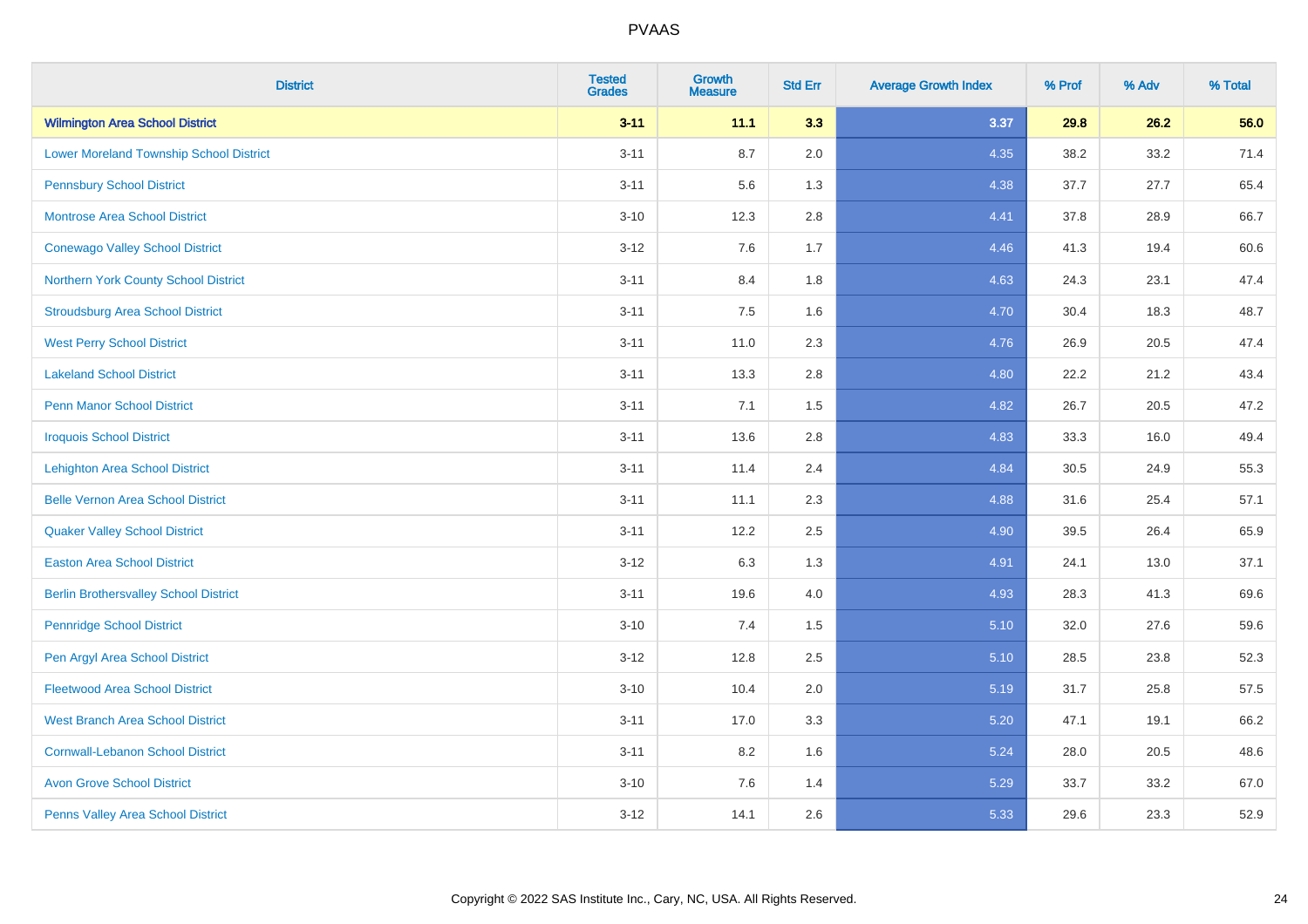| <b>District</b>                           | <b>Tested</b><br><b>Grades</b> | <b>Growth</b><br><b>Measure</b> | <b>Std Err</b> | <b>Average Growth Index</b> | % Prof | % Adv | % Total |
|-------------------------------------------|--------------------------------|---------------------------------|----------------|-----------------------------|--------|-------|---------|
| <b>Wilmington Area School District</b>    | $3 - 11$                       | 11.1                            | 3.3            | 3.37                        | 29.8   | 26.2  | 56.0    |
| Lake-Lehman School District               | $3 - 11$                       | 14.9                            | 2.8            | 5.34                        | 25.8   | 22.5  | 48.3    |
| <b>Pine-Richland School District</b>      | $3 - 11$                       | 9.3                             | 1.7            | 5.56                        | 42.3   | 35.8  | 78.1    |
| Hermitage School District                 | $3 - 12$                       | 14.0                            | 2.5            | 5.59                        | 34.0   | 27.0  | 61.0    |
| Lampeter-Strasburg School District        | $3 - 12$                       | 11.0                            | 1.9            | 5.69                        | 35.4   | 32.3  | 67.7    |
| <b>Pequea Valley School District</b>      | $3 - 11$                       | 18.0                            | 3.1            | 5.74                        | 29.2   | 37.5  | 66.7    |
| <b>Harbor Creek School District</b>       | $3 - 11$                       | 13.4                            | 2.3            | 5.80                        | 34.5   | 40.7  | 75.2    |
| <b>Blue Mountain School District</b>      | $3 - 10$                       | 12.2                            | 2.1            | 5.81                        | 30.7   | 26.1  | 56.8    |
| <b>Punxsutawney Area School District</b>  | $3 - 11$                       | 15.8                            | 2.7            | 5.83                        | 18.6   | 29.0  | 47.6    |
| <b>Indiana Area School District</b>       | $3 - 11$                       | 12.0                            | 2.0            | 5.98                        | 30.0   | 30.4  | 60.3    |
| <b>Agora Cyber Charter School</b>         | $3 - 11$                       | 14.6                            | 2.4            | 6.03                        | 24.7   | 19.5  | 44.2    |
| <b>Franklin Regional School District</b>  | $3 - 11$                       | 11.3                            | 1.8            | 6.13                        | 30.0   | 35.0  | 65.0    |
| <b>Tuscarora School District</b>          | $3 - 11$                       | 13.4                            | 2.2            | 6.20                        | 37.1   | 26.3  | 63.4    |
| <b>Armstrong School District</b>          | $3 - 11$                       | 9.8                             | 1.6            | 6.22                        | 32.8   | 24.6  | 57.4    |
| <b>Cocalico School District</b>           | $3 - 11$                       | 12.3                            | 1.9            | 6.48                        | 28.2   | 32.3  | 60.5    |
| <b>Manheim Central School District</b>    | $3 - 11$                       | 12.8                            | 2.0            | 6.52                        | 27.8   | 35.4  | 63.2    |
| <b>Neshaminy School District</b>          | $3 - 11$                       | 8.6                             | 1.3            | 6.56                        | 31.3   | 23.9  | 55.2    |
| <b>Millcreek Township School District</b> | $3 - 11$                       | 9.1                             | 1.4            | 6.61                        | 34.5   | 30.1  | 64.6    |
| <b>Methacton School District</b>          | $3 - 11$                       | 11.0                            | 1.6            | 6.94                        | 36.0   | 33.6  | 69.6    |
| <b>Camp Hill School District</b>          | $3 - 12$                       | 20.7                            | 2.9            | 7.00                        | 32.3   | 41.4  | 73.7    |
| <b>Whitehall-Coplay School District</b>   | $3 - 11$                       | 11.8                            | 1.7            | 7.06                        | 32.3   | 21.7  | 54.0    |
| <b>Upper Merion Area School District</b>  | $3 - 11$                       | 14.0                            | 2.0            | 7.15                        | 34.4   | 32.6  | 67.0    |
| <b>Danville Area School District</b>      | $3 - 11$                       | 18.4                            | 2.6            | 7.19                        | 32.0   | 46.1  | 78.1    |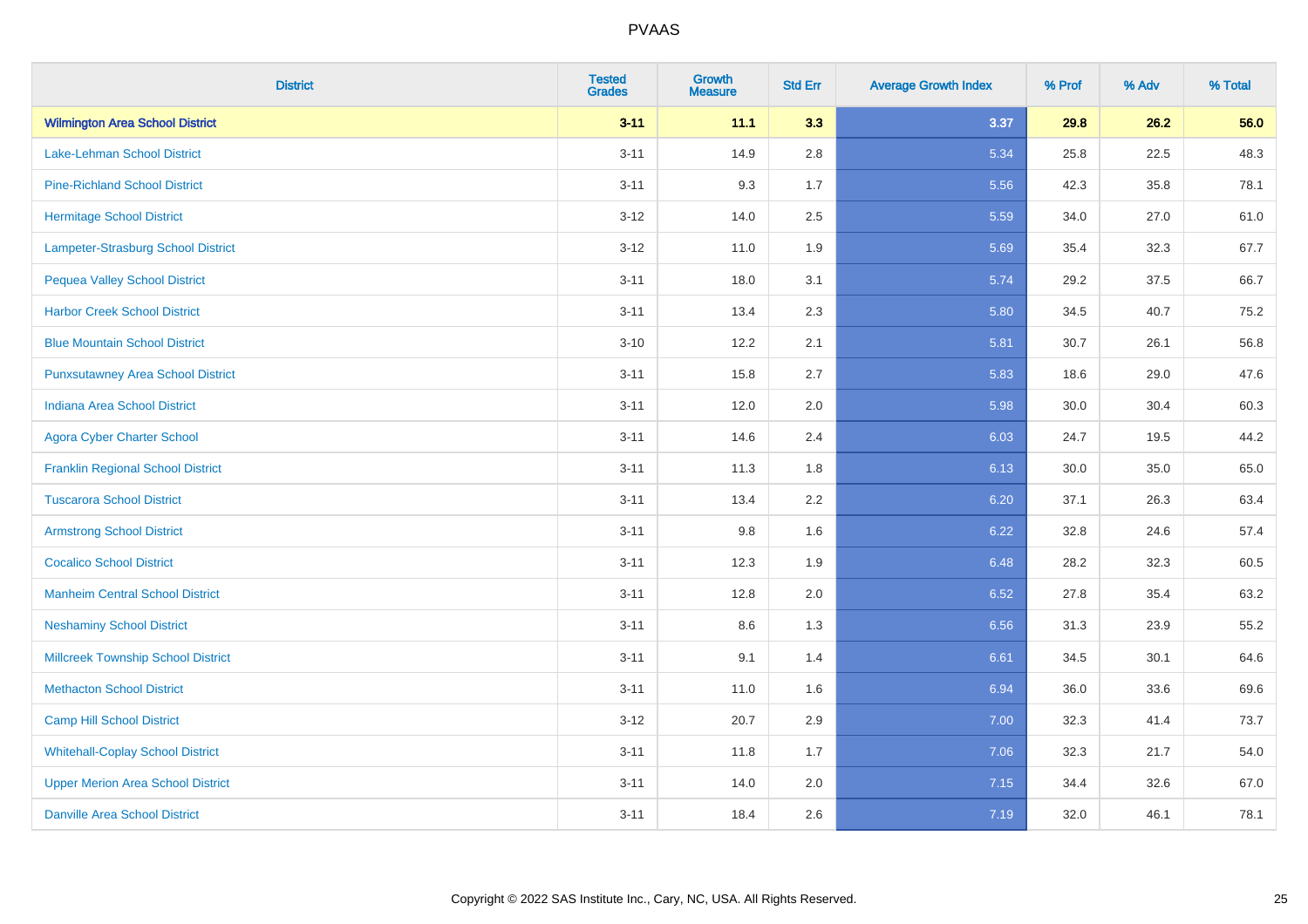| <b>District</b>                               | <b>Tested</b><br><b>Grades</b> | <b>Growth</b><br><b>Measure</b> | <b>Std Err</b> | <b>Average Growth Index</b> | % Prof | % Adv | % Total |
|-----------------------------------------------|--------------------------------|---------------------------------|----------------|-----------------------------|--------|-------|---------|
| <b>Wilmington Area School District</b>        | $3 - 11$                       | 11.1                            | 3.3            | 3.37                        | 29.8   | 26.2  | 56.0    |
| <b>Mountain View School District</b>          | $3 - 11$                       | 24.2                            | 3.4            | 7.20                        | 45.8   | 37.3  | 83.0    |
| <b>Manheim Township School District</b>       | $3 - 12$                       | 10.9                            | 1.5            | 7.51                        | 30.9   | 31.0  | 61.9    |
| <b>East Penn School District</b>              | $3 - 11$                       | 8.9                             | 1.2            | 7.61                        | 32.8   | 26.4  | 59.2    |
| <b>Mifflin County School District</b>         | $3 - 11$                       | 12.3                            | 1.6            | 7.69                        | 35.1   | 15.1  | 50.3    |
| <b>Upper Saint Clair School District</b>      | $3 - 11$                       | 13.8                            | 1.8            | 7.86                        | 32.2   | 44.5  | 76.7    |
| <b>Peters Township School District</b>        | $3 - 11$                       | 14.1                            | 1.7            | 8.16                        | 35.2   | 41.6  | 76.8    |
| <b>Collegium Charter School</b>               | $3 - 10$                       | 21.2                            | 2.6            | 8.18                        | 25.4   | 16.4  | 41.8    |
| <b>Upper Darby School District</b>            | $3 - 12$                       | 11.2                            | 1.4            | 8.28                        | 23.8   | 11.8  | 35.6    |
| <b>Saucon Valley School District</b>          | $3 - 11$                       | 18.9                            | 2.2            | 8.48                        | 26.0   | 39.6  | 65.6    |
| <b>Southern York County School District</b>   | $3 - 11$                       | 15.5                            | 1.8            | 8.48                        | 37.6   | 29.2  | 66.8    |
| <b>Central York School District</b>           | $3 - 12$                       | 12.9                            | 1.5            | 8.64                        | 31.4   | 24.1  | 55.5    |
| <b>Marple Newtown School District</b>         | $3 - 11$                       | 20.6                            | 2.3            | 8.95                        | 31.1   | 42.7  | 73.8    |
| Palmyra Area School District                  | $3 - 11$                       | 16.2                            | 1.8            | 9.02                        | 38.8   | 34.0  | 72.8    |
| <b>Unionville-Chadds Ford School District</b> | $3 - 11$                       | 15.8                            | 1.7            | 9.12                        | 31.2   | 48.0  | 79.2    |
| <b>Wayne Highlands School District</b>        | $3 - 11$                       | 22.5                            | 2.5            | 9.16                        | 33.8   | 40.4  | 74.2    |
| Fox Chapel Area School District               | $3 - 11$                       | 17.6                            | 1.9            | 9.47                        | 22.9   | 52.0  | 74.9    |
| <b>Delaware Valley School District</b>        | $3 - 11$                       | 15.7                            | 1.6            | 9.62                        | 36.7   | 32.1  | 68.8    |
| <b>New Hope-Solebury School District</b>      | $3 - 11$                       | 28.8                            | 2.9            | 9.77                        | 31.6   | 50.0  | 81.6    |
| <b>Loyalsock Township School District</b>     | $3-12$                         | 26.7                            | 2.7            | 9.92                        | 36.8   | 35.1  | 71.9    |
| <b>Derry Township School District</b>         | $3 - 10$                       | 20.1                            | 2.0            | 10.20                       | 32.8   | 46.9  | 79.7    |
| <b>Hempfield School District</b>              | $3 - 11$                       | 13.4                            | 1.3            | 10.53                       | 29.9   | 36.8  | 66.7    |
| <b>Warwick School District</b>                | $3 - 11$                       | 21.7                            | 1.8            | 11.76                       | 27.7   | 36.3  | 64.0    |